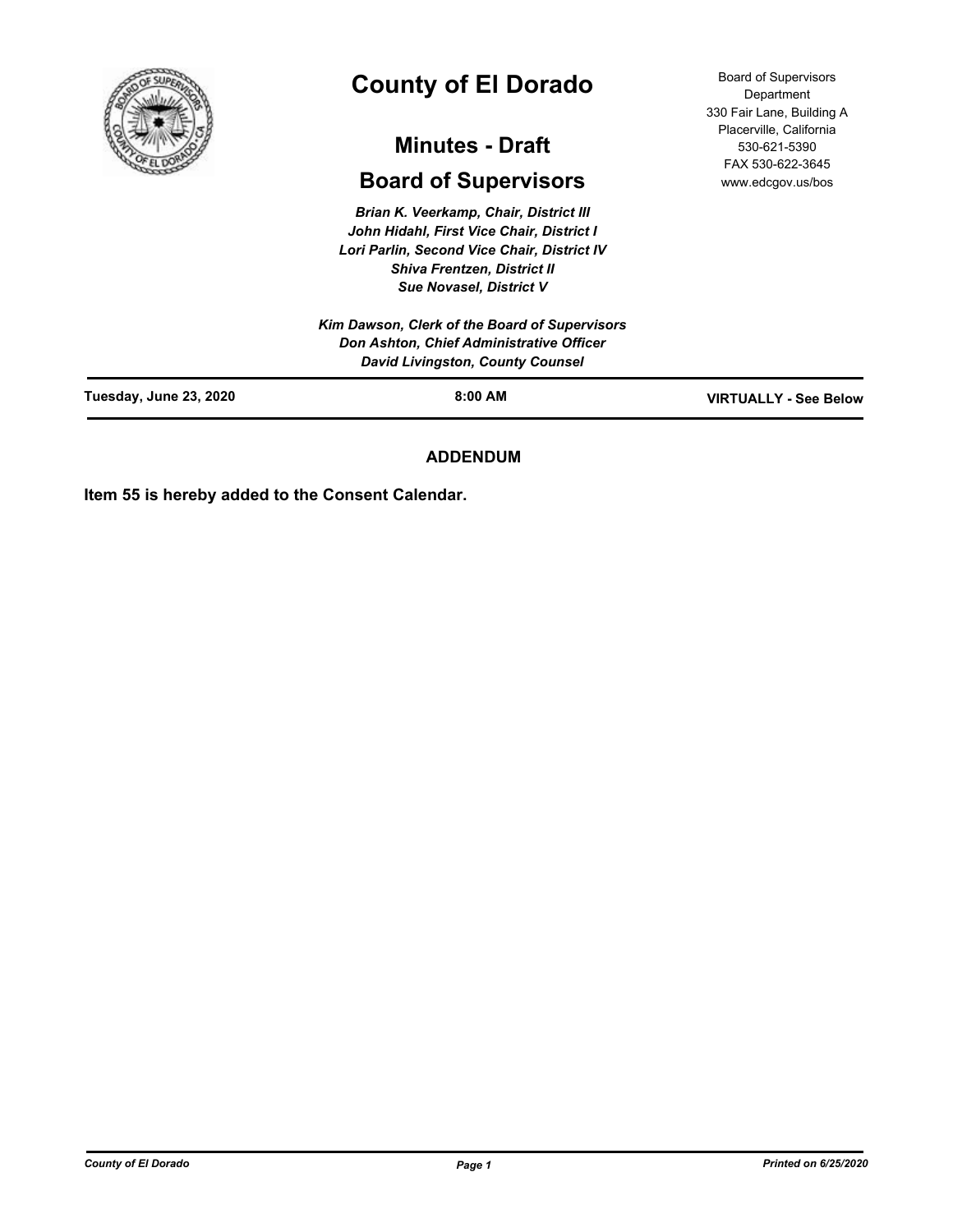**PUBLIC PARTICIPATION INSTRUCTIONS: To comply with physical distancing requirements and the stay at home order from the Governor, the Board Chambers will be closed to members of the public and all public participation will be handled remotely.** 

**The public should call into 530-621-7603 or 530-621-7610. The Meeting ID is 912 3869 4584.** 

**To observe the live stream of the Board of Supervisors meeting go to https://zoom.us/j/91238694584. If you are joining the meeting via zoom and wish to make a comment on an item, press the "raise a hand" button. If you are joining the meeting by phone, press \*9 to indicate a desire to make a comment. The clerk will call you by the last three digits of your phone number when it is your turn to speak. Speakers will be limited to 3 minutes.** 

**To view Board of Supervisors meetings via Facebook Live, go to https://www.facebook.com/ElDoradoCountyNews. Please note the Board will not be using this function and therefore will not see any comments posted during the livestream.** 

**By participating in this meeting, you acknowledge that you are being recorded.**

**If you choose not to observe the Board of Supervisors meeting but wish to make a comment on a specific agenda item, please submit your comment via email by 4:00 p.m. on the Monday prior to the Board meeting. Please submit your comment to the Clerk of the Board at edc.cob@edcgov.us. Your comment will be placed into the record and forwarded to the Board of Supervisors.** 

**The Clerk of the Board is here to assist you, please call 530-621-5390 if you need any assistance with the above directions to access the meeting.**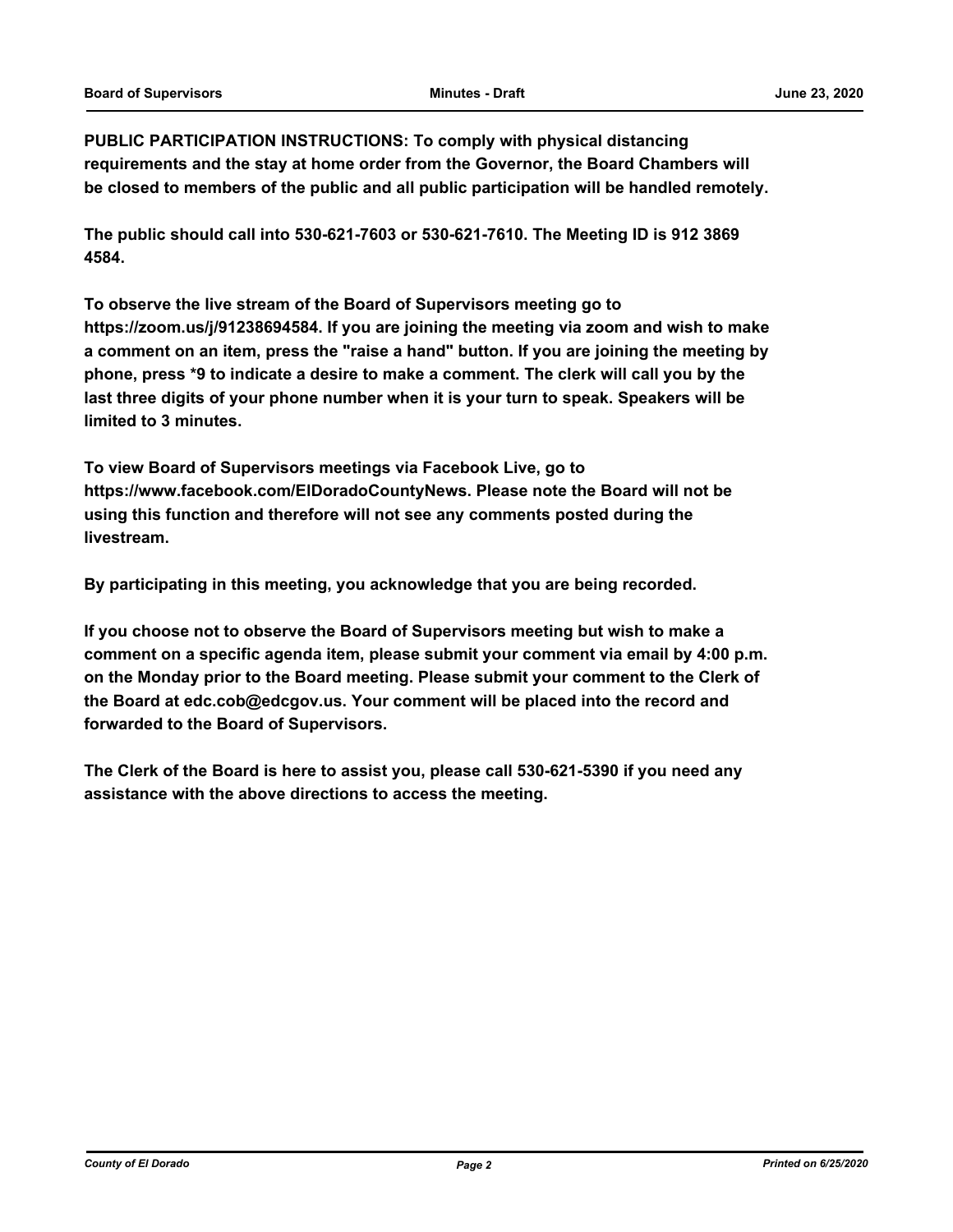## **Vision Statement Safe, healthy and vibrant communities, respecting our natural resources and historical heritage**

## **This institution is an equal opportunity provider and employer.**

Live Web Streaming and archiving of most Board of Supervisors meeting videos, all meeting agendas, supplemental materials and meeting minutes are available on the internet at: http://eldorado.legistar.com/Calendar.aspx

The County of El Dorado is committed to ensuring that persons with disabilities are provided the resources to participate in its public meetings. Please contact the office of the Clerk of the Board if you require accommodation at 530-621-5390 or via email, edc.cob@edcgov.us, preferably no less than 24 hours in advance of the meeting.

The Board of Supervisors is concerned that written information submitted to the Board the day of the Board meeting may not receive the attention it deserves. The Board Clerk cannot guarantee that any FAX, email, or mail received the day of the meeting will be delivered to the Board prior to action on the subject matter.

The Board meets simultaneously as the Board of Supervisors and the Board of Directors of the Air Quality Management District, In-Home Supportive Services, Public Housing Authority, Redevelopment Agency and other Special Districts.

For Purposes of the Brown Act § 54954.2 (a), the numbered items on this Agenda give a brief description of each item of business to be transacted or discussed. Recommendations of the staff, as shown, do not prevent the Board from taking other action.

Materials related to an item on this Agenda submitted to the Board of Supervisors after distribution of the agenda packet are available for inspection during normal business hours in the public viewing packet located in Building A, 330 Fair Lane, Placerville or in the Board Clerk's Office located at the same address. Such documents are also available on the Board of Supervisors' Meeting Agenda webpage subject to staff's ability to post the documents before the meeting.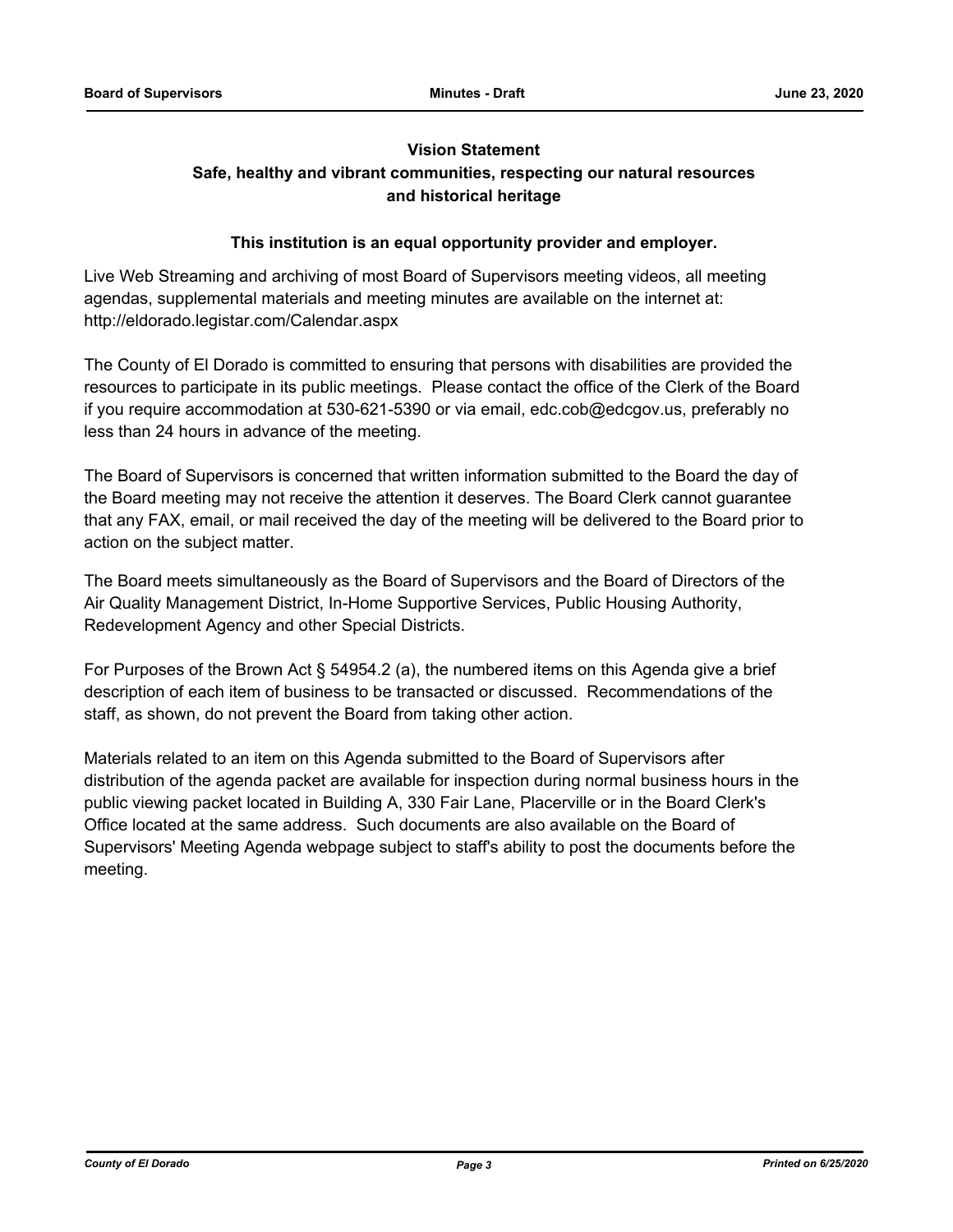## **PROTOCOLS FOR PUBLIC COMMENT**

Public comment will be received at designated periods as called by the Board Chair.

Public comment on items scheduled for Closed Session will be received before the Board recesses to Closed Session.

Except with the consent of the Board, individuals shall be allowed to speak to an item only once.

On December 5, 2017, the Board adopted the following protocol relative to public comment periods. The Board adopted minor revisions to the protocol on February 26, 2019, incorporated herein:

Time for public input will be provided at every Board of Supervisors meeting. Individuals will have three minutes to address the Board. Individuals authorized by organizations will have three minutes to present organizational positions and perspectives and may request additional time, up to five minutes. At the discretion of the Board, time to speak by any individual may be extended.

Public comment on certain agenda items designated and approved by the Board may be treated differently with specific time limits per speaker or a limit on the total amount of time designated for public comment. It is the intent of the Board that quasi-judicial matters have additional flexibility depending upon the nature of the issue. It is the practice of the Board to allocate 20 minutes for public comment during Open Forum and for each agenda item to be discussed. (Note: Unless designated on the agenda, there is no Open Forum period during Special Meetings.)

Individual Board members may ask clarifying questions but will not engage in substantive dialogue with persons providing input to the Board.

If a person providing input to the Board creates a disruption by refusing to follow Board guidelines, the Chair of the Board may take the following actions:

Step 1. Request the person adhere to Board guidelines. If the person refuses, the Chair may turn off the speaker's microphone.

Step 2. If the disruption continues, the Chair may order a recess of the Board meeting.

Step 3. If the disruption continues, the Chair may order the removal of the person from the Board meeting.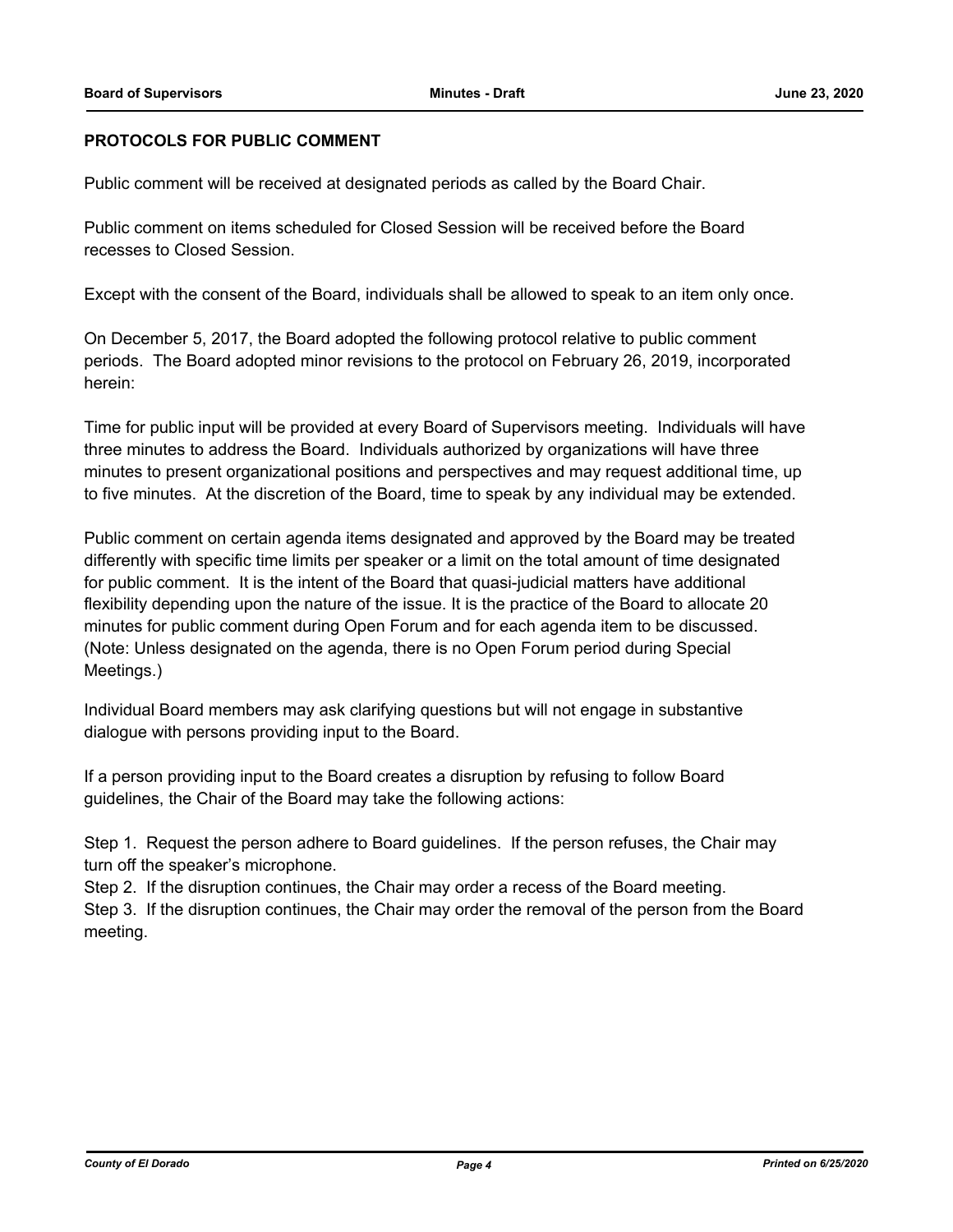#### **8:00 A.M. - CALLED TO ORDER AND RECESSED TO CLOSED SESSION**

*Public Comment on Closed Session: K. Payne*

Present: 5 - Supervisor Veerkamp, Supervisor Frentzen, Supervisor Novasel, Supervisor Hidahl and Supervisor Parlin

#### **9:03 A.M. - RECONVENED TO OPEN SESSION AND CLOSED SESSION REPORTS**

Present: 5 - Supervisor Veerkamp, Supervisor Frentzen, Supervisor Novasel, Supervisor Hidahl and Supervisor Parlin

#### **INVOCATION AND PLEDGE OF ALLEGIANCE TO THE FLAG**

**Pastor David Cooke of the Cold Springs Community Church gave the Invocation. Supervisor Veerkamp led the Pledge of Allegiance to the Flag.**

### **ADOPTION OF THE AGENDA AND APPROVAL OF CONSENT CALENDAR**

*Public Comment: K. Payne, M. Lane*

**A motion was made by Supervisor Hidahl, seconded by Supervisor Novasel to Adopt the Agenda and Approve the Consent Calendar with the following change:**

**Supervisor Frentzen registered a No vote on item 18 section 1 due to Agreement being retroactive.**

**Yes:** 5 - Veerkamp, Frentzen, Novasel, Hidahl and Parlin

The Board may make any necessary additions, deletions or corrections to the agenda including moving items to or from the Consent Calendar and adopt the agenda and the Consent Calendar with one single vote. A Board member may request an item be removed from the Consent Calendar for discussion and separate Board action. At the appropriate time as called by the Board Chair, members of the public may make a comment on matters on the Consent Calendar prior to Board action.

## **OPEN FORUM**

*Public Comment: A. Nevis, M. Lane, K. Payne, J. Gainsbourgh, K. Greenwood*

Open Forum is an opportunity for members of the public to address the Board of Supervisors on subject matter that is not on their meeting agenda and within their jurisdiction. Public comments during Open Forum are limited to three minutes per person. Individuals authorized by organizations will have three minutes to present organizational positions and perspectives and may request additional time, up to five minutes. The total amount of time reserved for Open Forum is 20 Minutes.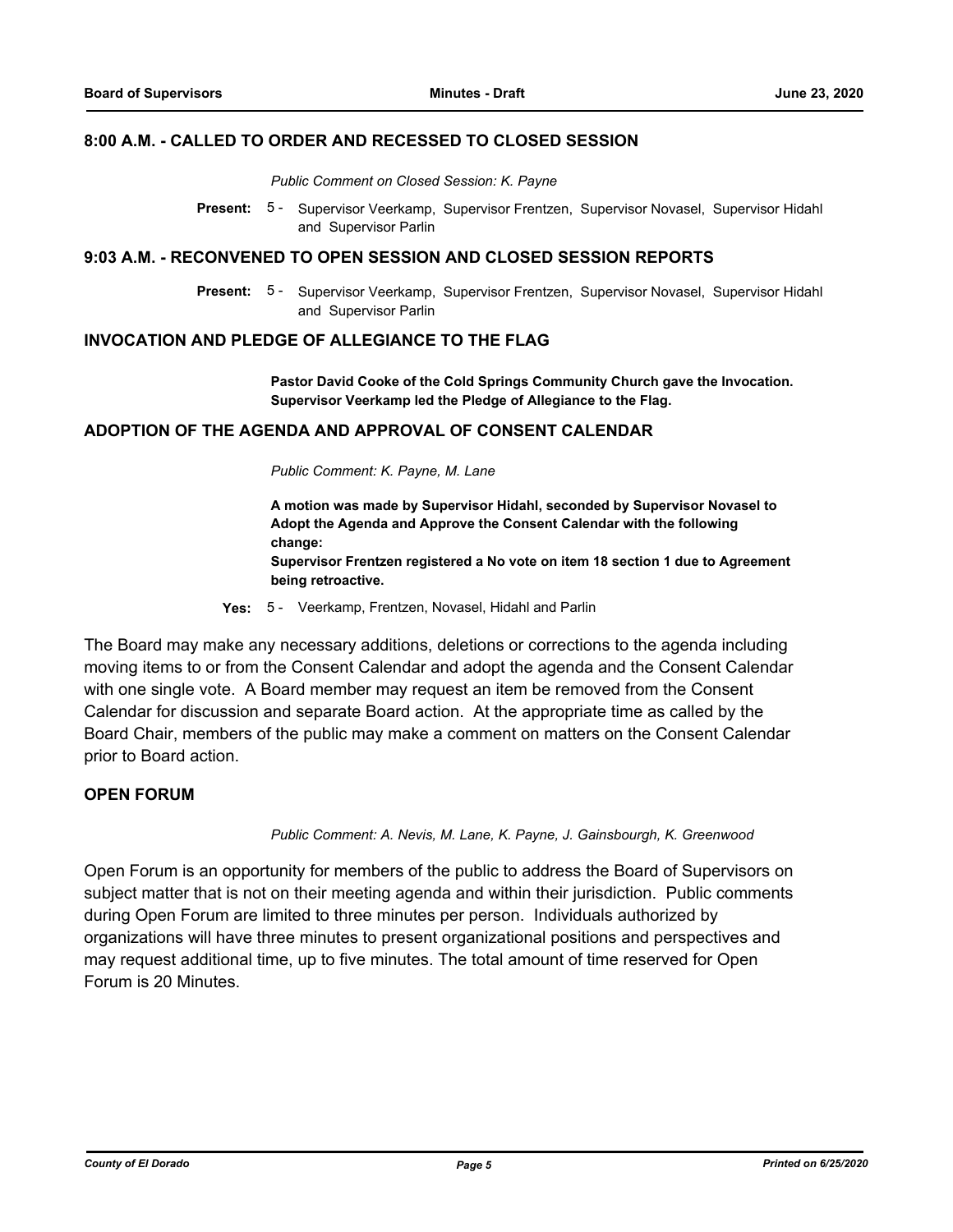## **CONSENT CALENDAR**

**1.** [20-0779](http://eldorado.legistar.com/gateway.aspx?m=l&id=/matter.aspx?key=27986) Clerk of the Board recommending the Board Approve the Minutes from the regular meeting of the Board on June 9, 2020.

**This matter was Approved on the Consent Calendar.**

### **GENERAL GOVERNMENT - CONSENT ITEMS**

**2.** [20-0760](http://eldorado.legistar.com/gateway.aspx?m=l&id=/matter.aspx?key=27967) Chief Administrative Office recommending the Board adopt Policy A-23, titled "Grant Funding for Novel Coronavirus Pandemic Public Health Emergency."

## **FUNDING:** N/A

**This matter was Approved on the Consent Calendar.**

**3.** [20-0765](http://eldorado.legistar.com/gateway.aspx?m=l&id=/matter.aspx?key=27972) Chief Administrative Office recommending the Board adopt and authorize the Chair to sign Resolution **106-2020** approving the Authorized Personnel Allocation Resolution, with the personnel allocation schedule included by reference as Exhibit A to the Resolution, based on the Board approved Fiscal Year 2020-21 Recommended Budget and incorporating title and allocation changes, approved by the Board of Supervisors or made pursuant to Personnel Rules, subsequent to the development of the Recommended Budget.

**FUNDING:** Countywide Budget.

**Resolution 106-2020 was Adopted upon Approval of the Consent Calendar.**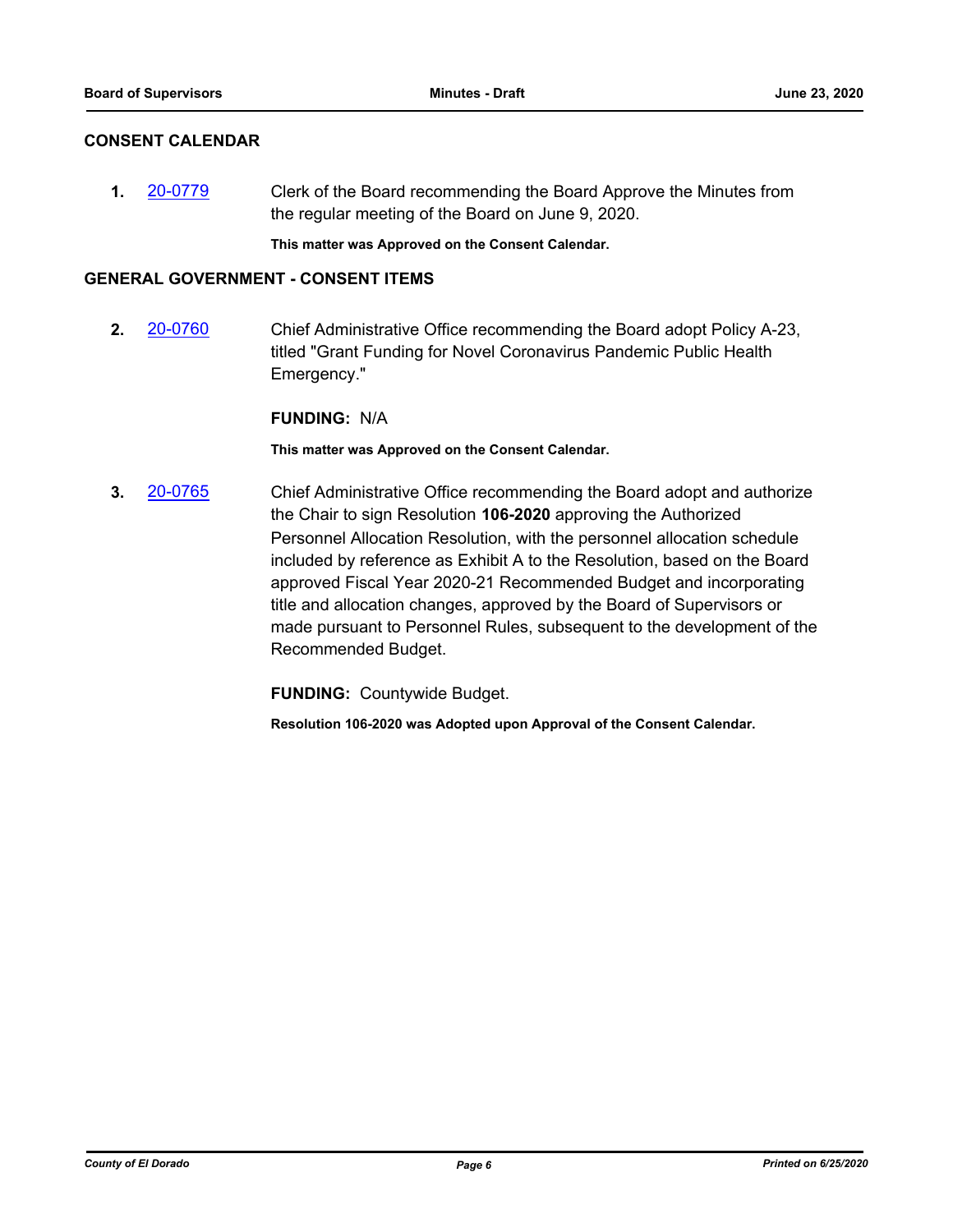**4.** [20-0770](http://eldorado.legistar.com/gateway.aspx?m=l&id=/matter.aspx?key=27977) Chief Administrative Office, Airports Division, recommending the Board take the following actions:

1) Approve and authorize the Chief Administrative Office to reallocate funds from the Placerville Airport Enterprise Fund balance to Fixed Assets, as outlined in Attachment A, for Fiscal Year (FY) 2020-21 to enable the purchase of a M4000 Self-Serve Fuel Terminal to replace the current M3000 Self-Serve Fuel Terminal at the Placerville Airport, add the item to the approved fixed asset list for the FY 20-2021 budget, and authorize the Department to purchase the Fixed Asset prior to adoption of the Final Budget;

2) Find that, in accordance with County Procurement Policy Section 5.9 (b) that the unique nature of the property or services required precludes competitive bidding;

3) Find that, in accordance with County Procurement Policy Section 5.9 (c) that competitive bidding would produce no economic benefit to the County;

4) Approve a Property Transfer Request to allow the M3000 Self-Serve Fuel Terminal to be used as a trade-in for the new M4000 Self-Serve Fuel Terminal;

5) Approve the initiation of a perpetual subscription service agreement with QTPod, LLC, and authorize the Chair to sign the agreement;

6) Approve the initiation of a perpetual agreement (Gateway Agreement for Government Entities) with U.S. Bank National Association and authorize the Chair to sign the agreement; and

7) Authorize the Purchasing Agent to establish change orders in FENIX to add funds to the subscription service agreement with QTPod, LLC as necessary to process associated payments for FY 2020-21.

**FUNDING:** Placerville Airport Enterprise Fund.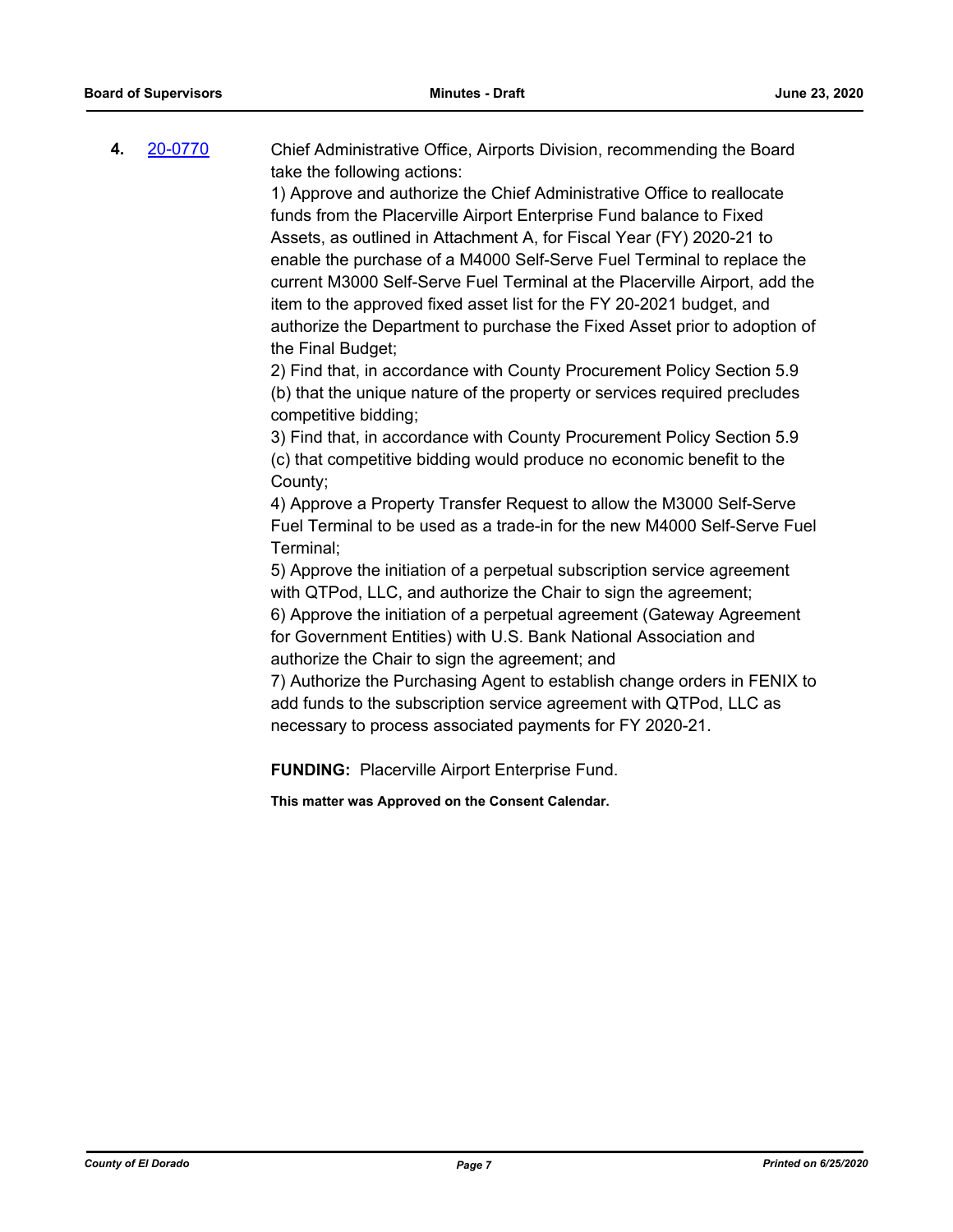**5.** [20-0623](http://eldorado.legistar.com/gateway.aspx?m=l&id=/matter.aspx?key=27829) Chief Administrative Office, Facilities Division, recommending the Board: 1) Authorize the Purchasing Agent to sign Amendment II to Agreement for Services 2841/212-S1810 with Pride Industries One, Inc. to increase compensation by \$200,000 for an amended not-to-exceed amount of \$270,000 to provide on-call and emergency maintenance and repair services at various County operated locations; and 2) Make findings pursuant to Article II, Section 210b(6) of the El Dorado County Charter and 3.13.030 Section C of County Ordinance 5116 that the ongoing aggregate of the work performed under this Agreement is temporary or occasional in nature and the work to be performed is not sufficient to warrant the addition of permanent staff.

> **FUNDING:** Accumulated Capital Outlay Fund, General Fund, COVID-19 Funds.

**This matter was Approved on the Consent Calendar.**

**6.** [20-0405](http://eldorado.legistar.com/gateway.aspx?m=l&id=/matter.aspx?key=27610) Chief Administrative Office, Parks Division, requesting the Board do the following in regards to the Monroe Trail Project: 1) Approve the project as identified in the 2012 Parks and Trails Master Plan and the 2014 Henningsen Lotus Park Conceptual Master Plan; and 2) Authorize the Chief Administrative Office to amend the Fiscal Year 2020-21 Recommended Budget in the amount of \$40,000, allocating \$40,000 from the El Dorado - SMUD Cooperation Agreement Special Revenue Fund to the Chief Administrative Office, Facilities Division for the project during the Adopted Budget revision process.

**FUNDING:** SMUD Agreement.

**This matter was Approved on the Consent Calendar.**

**7.** [20-0420](http://eldorado.legistar.com/gateway.aspx?m=l&id=/matter.aspx?key=27626) Chief Administrative Office, Parks Division recommending the Board of Supervisors conceptually approve the use of \$126,818 for consultant services for a site assessment, public outreach, and a feasibility study for the Chili Bar site.

**FUNDING:** SMUD Agreement Funds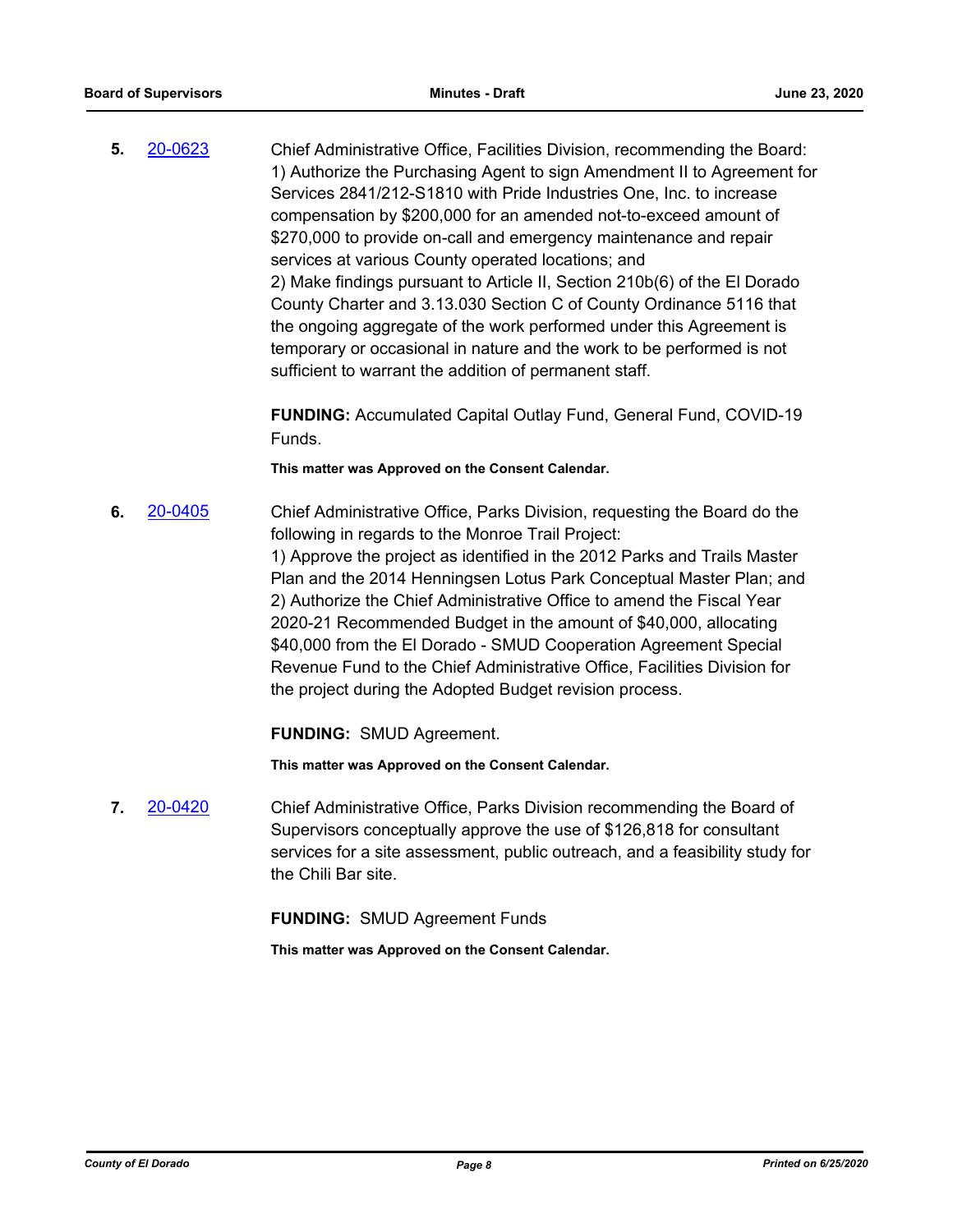**8.** [20-0568](http://eldorado.legistar.com/gateway.aspx?m=l&id=/matter.aspx?key=27774) Chief Administrative Office, Parks Division, recommending the Board approve a one year extension for the implementation of the refinement of the Institutional User Group Designation as identified in the 2018 River Management Plan (Page 13), adopted February 13, 2018, which would extend the implementation requirements for institutional groups until February 13, 2022.

### **FUNDING:** N/A

**This matter was Approved on the Consent Calendar.**

**9.** [20-0717](http://eldorado.legistar.com/gateway.aspx?m=l&id=/matter.aspx?key=27923) Chief Administrative Office, Procurement and Contracts Division, and Information Technology Department recommending the Board: 1) Waive formal bid requirements in accordance Purchasing Ordinance 3.12.160, exemptions from competitive process, Section D; 2) Authorize the Purchasing Agent to utilize the State of California's competitively bid Contract 1-17-70-05A, Supplement 7 for the acquisition of Dell Monitors for use by all County Departments; 3) Authorized the Purchasing Agent to extend for one additional year and increase FENIX Contract 3942 for the countywide purchase of monitors by \$51,000, bringing the contract value to \$150,000 and the contract term through 6/30/2021; and 4) Authorize the Purchasing Agent to increase the purchase order contract on an "as needed" basis during the awarded period as long as funding is available within the requesting department's budget. **FUNDING:** Various - General Fund and Non-General Fund. **This matter was Approved on the Consent Calendar. 10.** [20-0740](http://eldorado.legistar.com/gateway.aspx?m=l&id=/matter.aspx?key=27947) Clerk of the Board, based upon the recommendation of the El Dorado County Child Abuse Prevention Council, recommending the Board made the following reappointments to the El Dorado County Child Abuse Prevention Council: 1) Reappoint Sheryce M. Allendorf, Community Based Organization, Term 7/1/2020 to 6/30/2022. 2) Reappoint Carolyn Barla, Community Based Organization, Term 7/1/2020 to 6/30/2022. 3) Reappoint Daniel Johnson, Criminal Justice Representative, Term 7/1/2020 to 6/30/2022. 4) Reappoint Betsy Vanderpool, Community Based Organization, Term 7/1/2020 to 6/30/2022.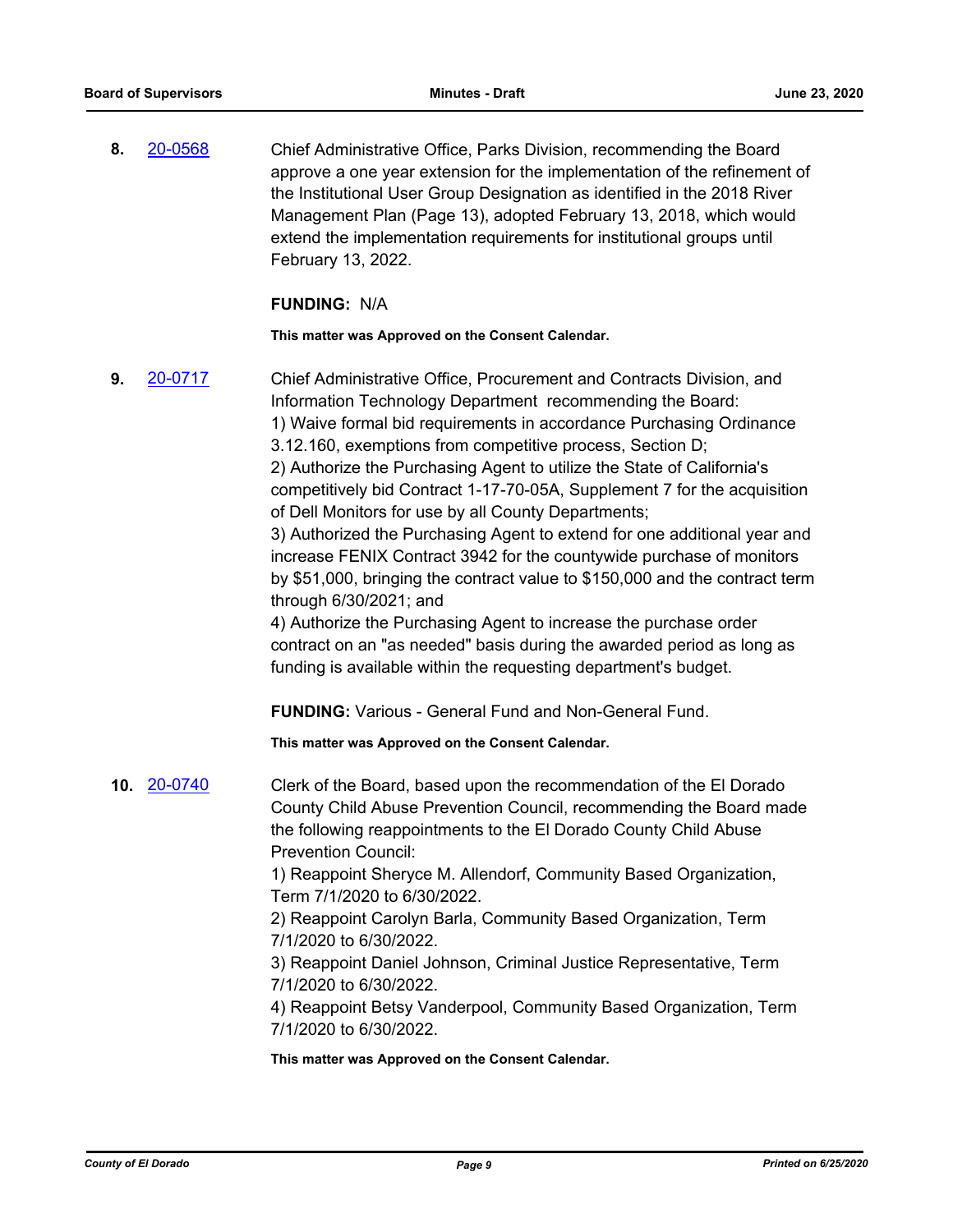**11. [20-0680](http://eldorado.legistar.com/gateway.aspx?m=l&id=/matter.aspx?key=27886)** Human Resources Department recommending the Board authorize continuation of the current perpetual Agreement 886 with GovernmentJobs.com, Inc., doing business as Neogov, for the ongoing maintenance of the County-wide applicant tracking license, subscription to GovernmentJobs.com website, background check integration and performance evaluation for the period of July 1, 2020 through June 30, 2021. Estimated costs for the year \$63,007.47.

**FUNDING:** General Fund.

**This matter was Approved on the Consent Calendar.**

**12.** [20-0763](http://eldorado.legistar.com/gateway.aspx?m=l&id=/matter.aspx?key=27970) Human Resources Department recommending the Board approve the following:

> 1) Revised class specification for the Human Resources Department: Human Resources Technician; and

2) Adopt and authorize the Chair to sign Resolution **097-2020** to:

a) Approve the title change from Supervising Code Enforcement Officer to Code Enforcement Supervisor, effective July 4, 2020; and

b) Approve the title change from Emergency Medical Services and Emergency Preparedness Coordinator to Emergency Medical Services and Emergency Preparedness Supervisor, effective July 4, 2020.

#### **FUNDING:** N/A

**This matter was Approved and Resolution 097-2020 was Adopted upon Approval of the Consent Calendar.**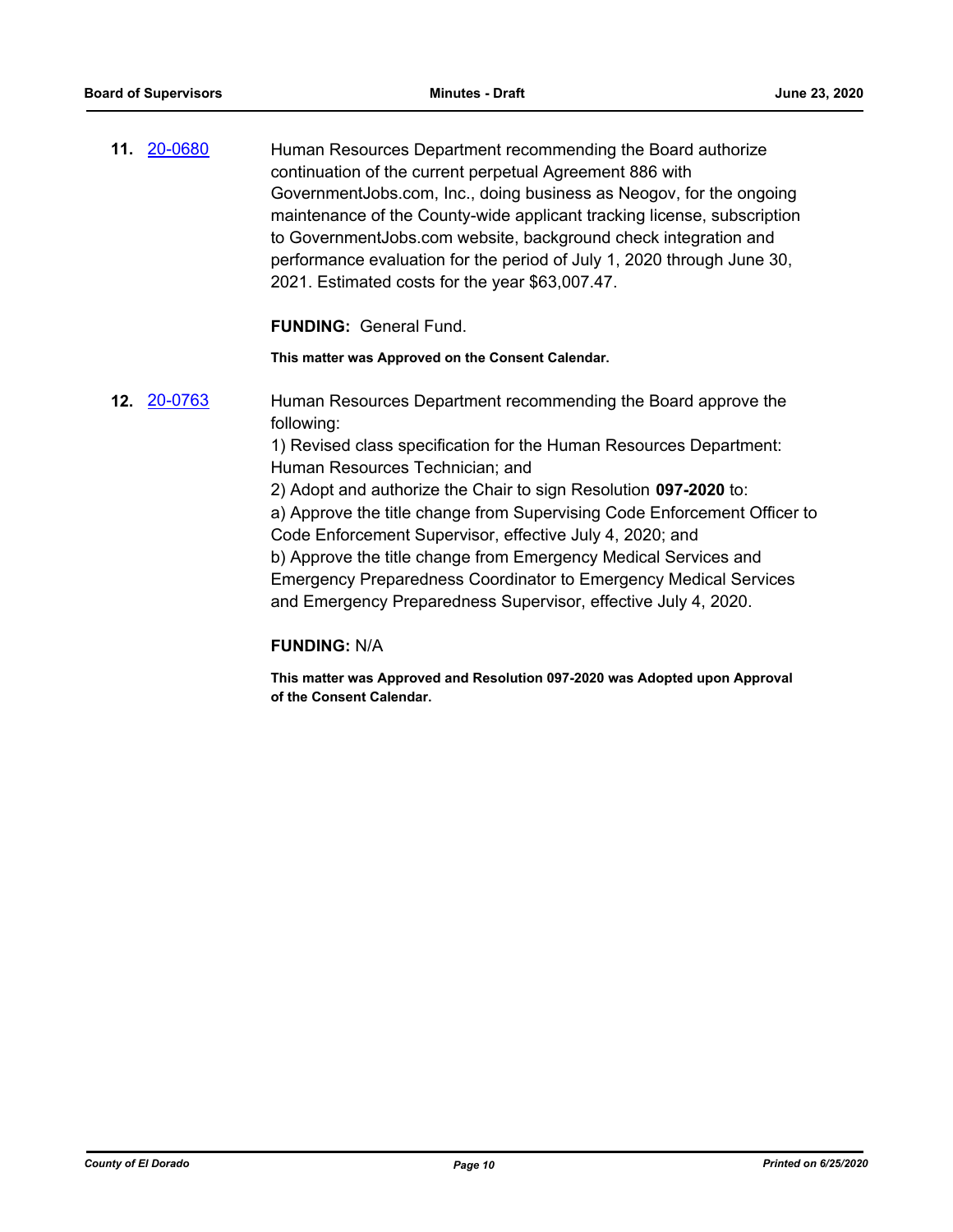#### **HEALTH AND HUMAN SERVICES - CONSENT ITEMS**

**13.** [19-1437](http://eldorado.legistar.com/gateway.aspx?m=l&id=/matter.aspx?key=26758) Health and Human Services Agency recommending the Board: 1) Approve and authorize the Chair to sign Funding Out Agreement 4675 with Marshall Medical Center, to support the operation of the County Medical Services Program Pilot Project grant, effective upon execution through 06/30/2021 with a maximum funding amount of \$135,000; 2) Make findings in accordance with County Ordinance 3.13.030 that provision of such services provided by Marshall Medical Center is appropriate C) due to limited time frames, temporary nature, and schedule for the project or scope of work, the ongoing aggregate of work to be performed is not sufficient to warrant the addition of permanent staff; and

> 3) Authorize the Health and Human Services Agency Director, or designee, to execute further documents relating to Funding Out Agreement 4675, including amendments which do not increase the maximum dollar amount or term of the Agreement, and contingent upon approval by County Counsel and Risk Management.

> **FUNDING:** State funding administered by the County Medical Services Program.

**This matter was Approved on the Consent Calendar.**

**14.** [20-0347](http://eldorado.legistar.com/gateway.aspx?m=l&id=/matter.aspx?key=27552) Health and Human Services Agency recommending the Board: 1) Approve and authorize the Chair to sign Agreement for Services 4738 with Psynergy Programs, Inc. for the provision of adult residential facility services, in the amount of \$450,000, for the term of July 1, 2020 through June 30, 2023;

> 2) Make findings in accordance with County Ordinance 3.13.030 that it is appropriate to contract with Psynergy Programs, Inc. for services provided under this Agreement 4738 because (B) "Specialty skills and qualifications not expressly identified in County classifications are involved in the performance of the work;" and

3) Authorize the Purchasing Agent, or designee, to execute further documents relating to Agreement for Services 4738 including amendments which do not increase the maximum dollar amount or term of the Agreement, and contingent upon approval by County Counsel and Risk Management.

**FUNDING:** Federal and State Funding: 50% Federal Short Doyle Medi-Cal; 50% 1991 or 2011 State Realignment.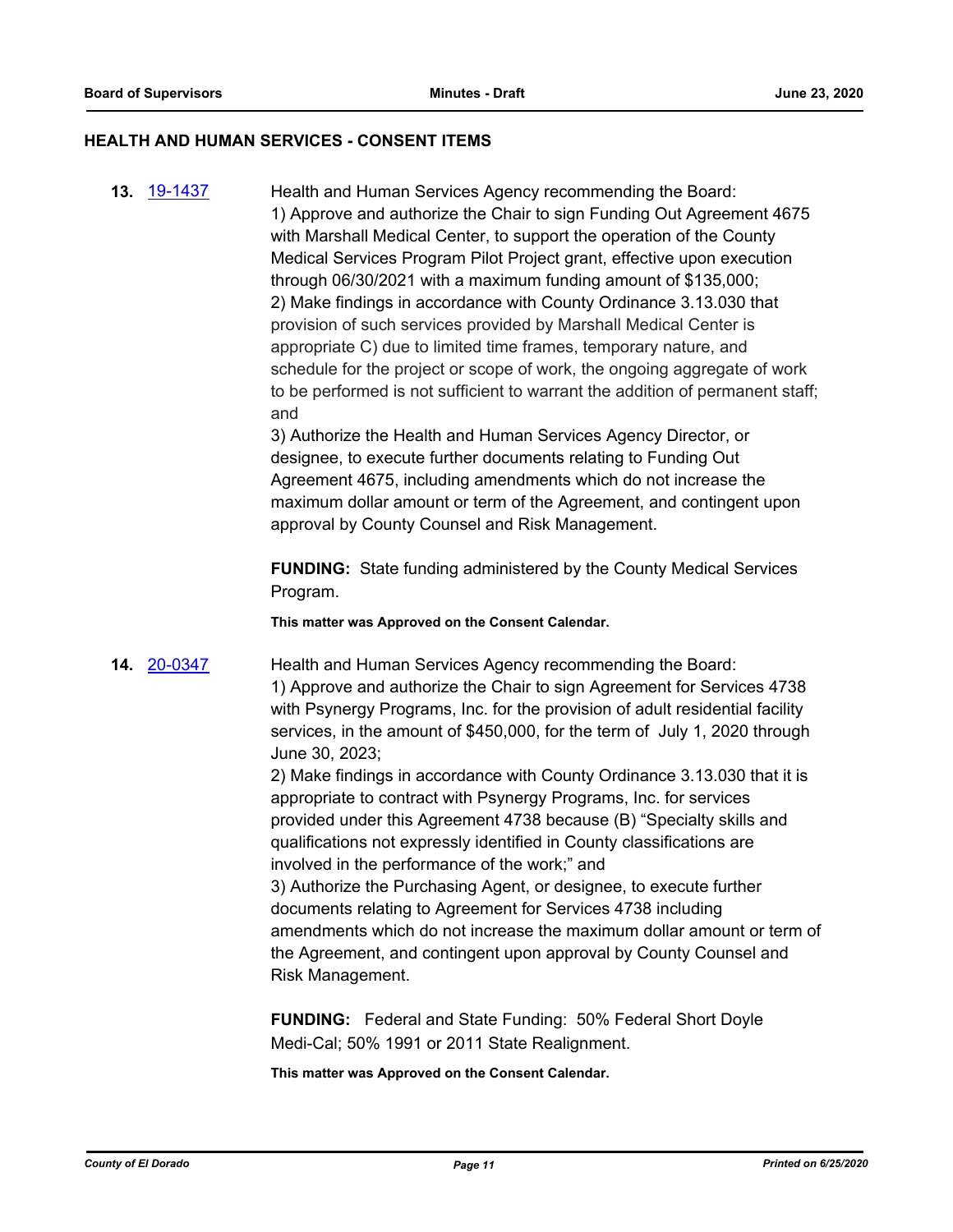**15.** [20-0528](http://eldorado.legistar.com/gateway.aspx?m=l&id=/matter.aspx?key=27734) Health and Human Services Agency recommending the Board: 1) Approve and authorize the Chair to sign Agreement for Services 4838 with Foothill Indian Education Alliance, Inc., for the provision of Mental Health Services Act (MHSA) Prevention and Early Intervention (PEI) services, in the amount of \$377,250, for the term of three years from July 1, 2020 through June 30, 2023;

2) Make findings in accordance with County Ordinance 3.13.030 that it is appropriate to contract with Foothill Indian Education Alliance, Inc. for services provided under this Agreement 4838 because (B) "Specialty skills and qualifications not expressly identified in classifications are involved in the performance of the work;"

3) Authorize the Health and Human Services Agency Director, or designee, to execute up to three (3) extensions of one (1) year each with the same terms/conditions, with no change to the maximum contractual obligation, outlined in Agreement 4838, or as amended, so long as the term does not exceed the end date of the approved Fiscal Year (FY) 2023-26 MHSA Plan; and

4) Authorize the Purchasing Agent, or designee, to execute further documents relating to Agreement for Services 4838, including amendments, which do not increase the maximum dollar amount or term of the Agreement, and contingent upon approval by County Counsel and Risk Management.

**FUNDING:** State Funding: 100% Mental Health Services Act.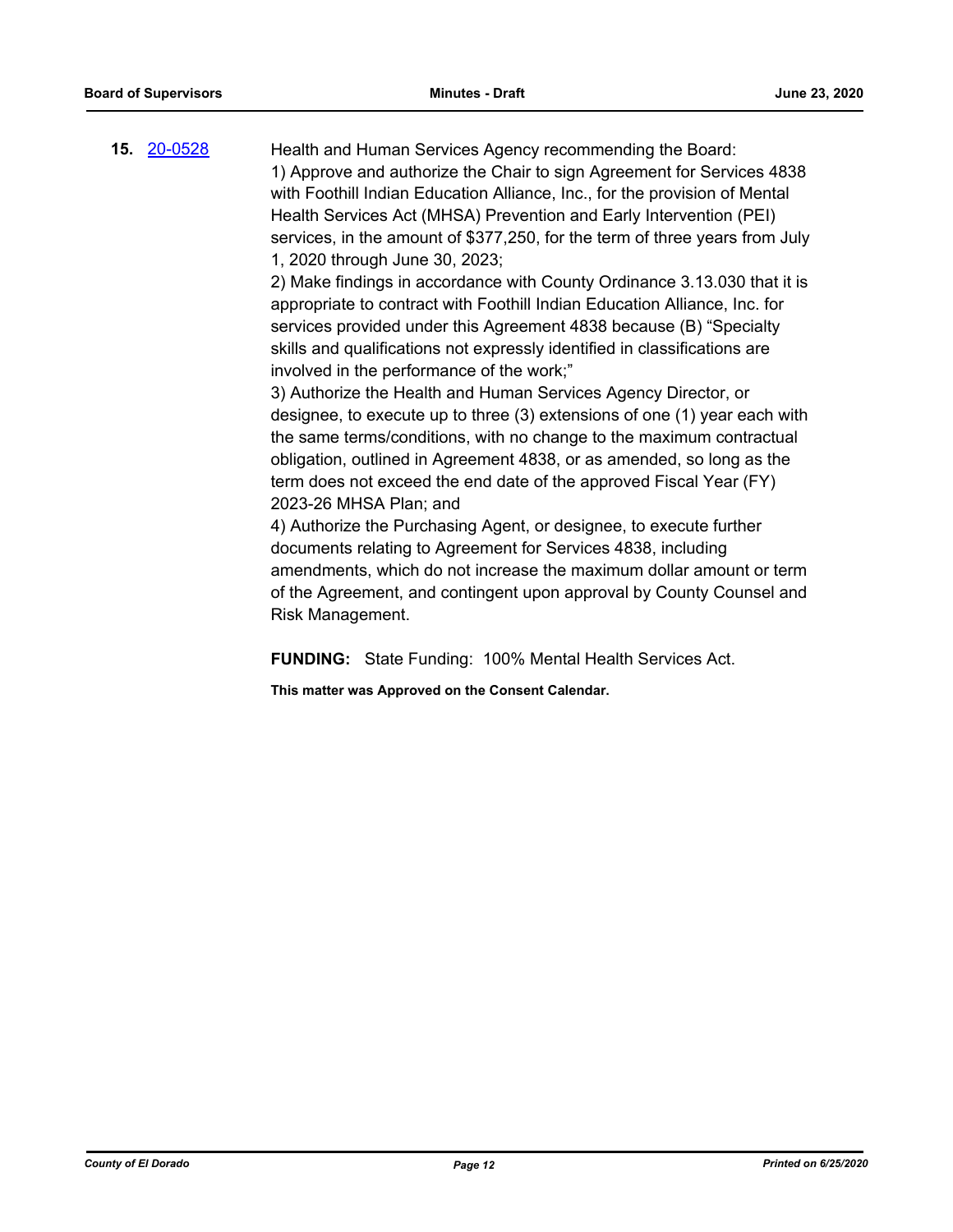**16.** [20-0542](http://eldorado.legistar.com/gateway.aspx?m=l&id=/matter.aspx?key=27748) Health and Human Services Agency recommending the Board: 1) Approve and authorize the Chair to sign Agreement for Services 4866 with EDCA Lifeskills, Inc., for the provision of Mental Health Services Act (MHSA) Prevention and Early Intervention services, in the amount of \$90,000, for the term of three years from July 1, 2020 through June 30, 2023;

> 2) Make findings in accordance with County Ordinance 3.13.030 that it is appropriate to contract with EDCA Lifeskills, Inc. for services provided under this Agreement 4866 because (B) "Specialty skills and qualifications not expressly identified in classifications are involved in the performance of the work;"

> 3) Authorize the Health and Human Services Agency Director, or designee, to execute up to three (3) extensions of one (1) year each with the same terms/conditions, with no change to maximum contractual obligation, outlined in Agreement 4866, or as amended, so long as the term does not exceed the end date of the approved Fiscal Year (FY) 2023-26 MHSA Plan; and

> 4) Authorize the Purchasing Agent, or designee, to execute further documents relating to Agreement for Services 4866, including amendments, which do not increase the maximum dollar amount or term of the Agreement, and contingent upon approval by County Counsel and Risk Management.

**FUNDING:** State Funding: 100% Mental Health Services Act.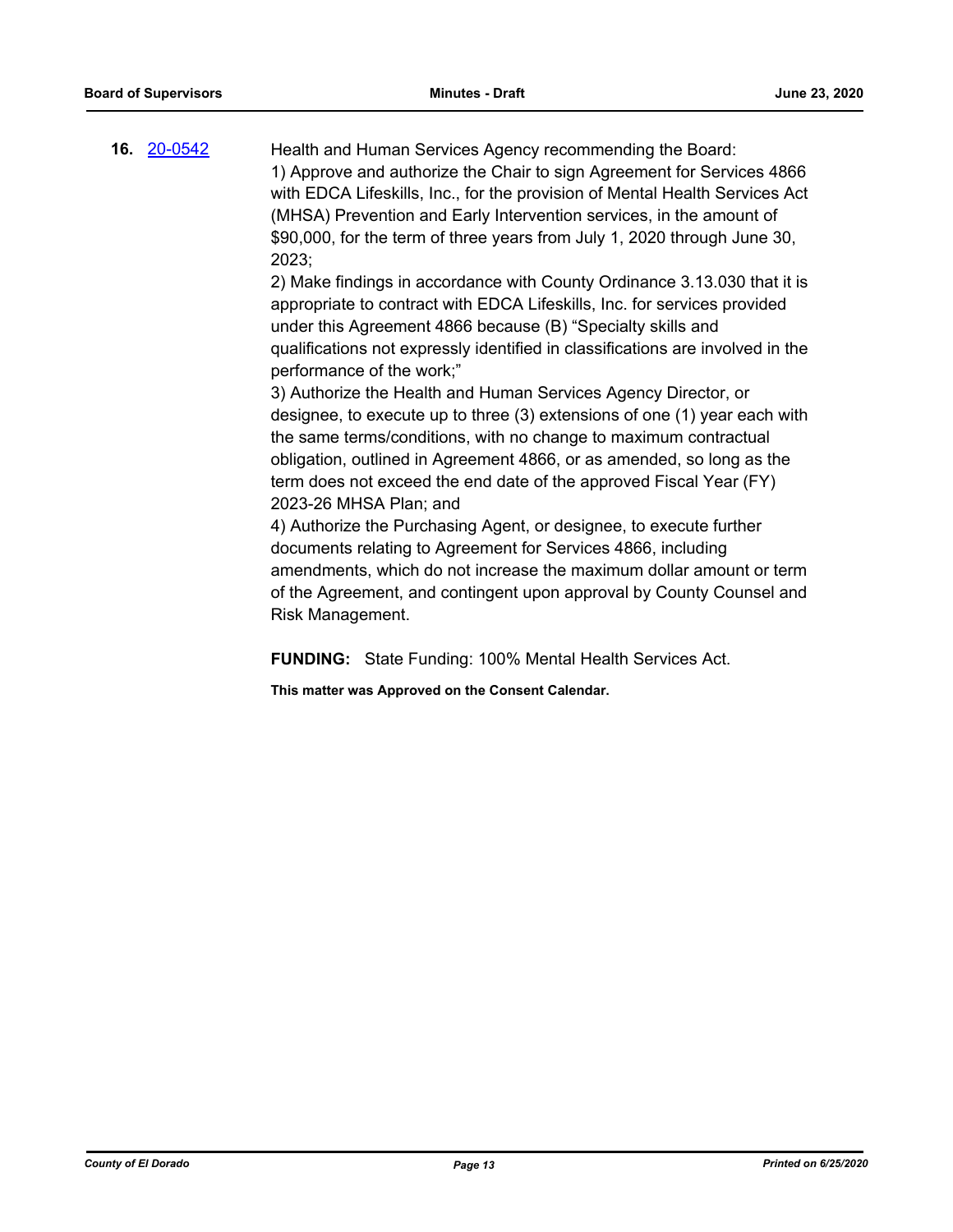**17.** [20-0553](http://eldorado.legistar.com/gateway.aspx?m=l&id=/matter.aspx?key=27759) Health and Human Services Agency recommending the Board: 1) Approve and authorize the Chair to sign Agreement for Services 4842 with Only Kindness, Inc., for the provision of Mental Health Services Act (MHSA) Prevention and Early Intervention services, in the amount of \$450,000, for the term of three years from July 1, 2020 through June 30, 2023;

> 2) Make findings in accordance with County Ordinance 3.13.030 that it is appropriate to contract with Only Kindness, Inc. for services provided under this Agreement 4842 because (B) "Specialty skills and qualifications not expressly identified in classifications are involved in the performance of the work;"

> 3) Authorize the Health and Human Services Agency Director, or designee, to execute up to three (3) extensions of one (1) year each with the same terms/conditions, with no change to the maximum contractual obligation, outlined in Agreement 4842, or as amended, so long as the term does not exceed the end date of the approved Fiscal Year (FY) 2023-26 MHSA Plan; and

> 4) Authorize the Purchasing Agent, or designee, to execute further documents relating to Agreement for Services 4842, including amendments, which do not increase the maximum dollar amount or term of the Agreement, and contingent upon approval by County Counsel and Risk Management.

**FUNDING:** State Funding: 100% Mental Health Services Act.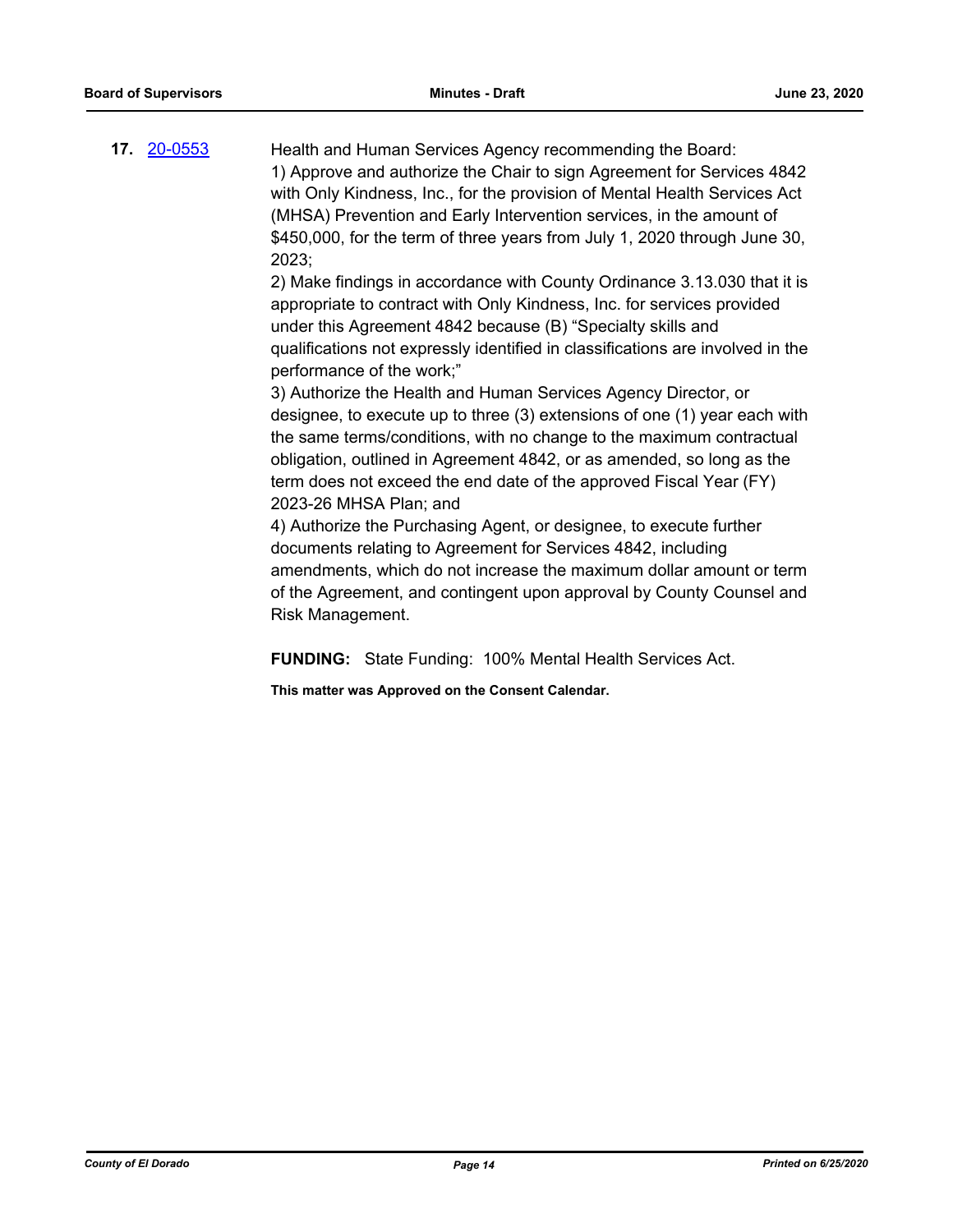**18.** [20-0559](http://eldorado.legistar.com/gateway.aspx?m=l&id=/matter.aspx?key=27765) Health and Human Services Agency (HHSA) recommending the Board: 1) Approve and authorize the Chair to sign Agreement 4819 with Conduent Healthy Communities Corporation, for the provision of and technical support for the "Well Dorado" (www.welldorado.org <http://www.welldorado.org>) web-based platform, with a retroactive effective date starting January 1, 2020 through December 31, 2022, at the rate of \$30,500 for the first year, with the option to renew annually by mutual written consent; 2) Authorize the HHSA Director, or designee, to sign an submit an annual

written notice to Conduent Health Communities Corporation to extend the term of Agreement 4819; and

3) Authorize the Purchasing Agent, or designee, to execute further documents relating to Agreement 4819, including amendments which do not increase the allowable annual rate increase or change the term of the Agreement, and contingent upon approval by County Counsel and Risk Management.

**FUNDING:** 1991 Public Health Realignment.

**This matter was Approved on the Consent Calendar. Supervisor Frentzen registered a No vote on section 1 of this matter as the Agreement is retroactive.**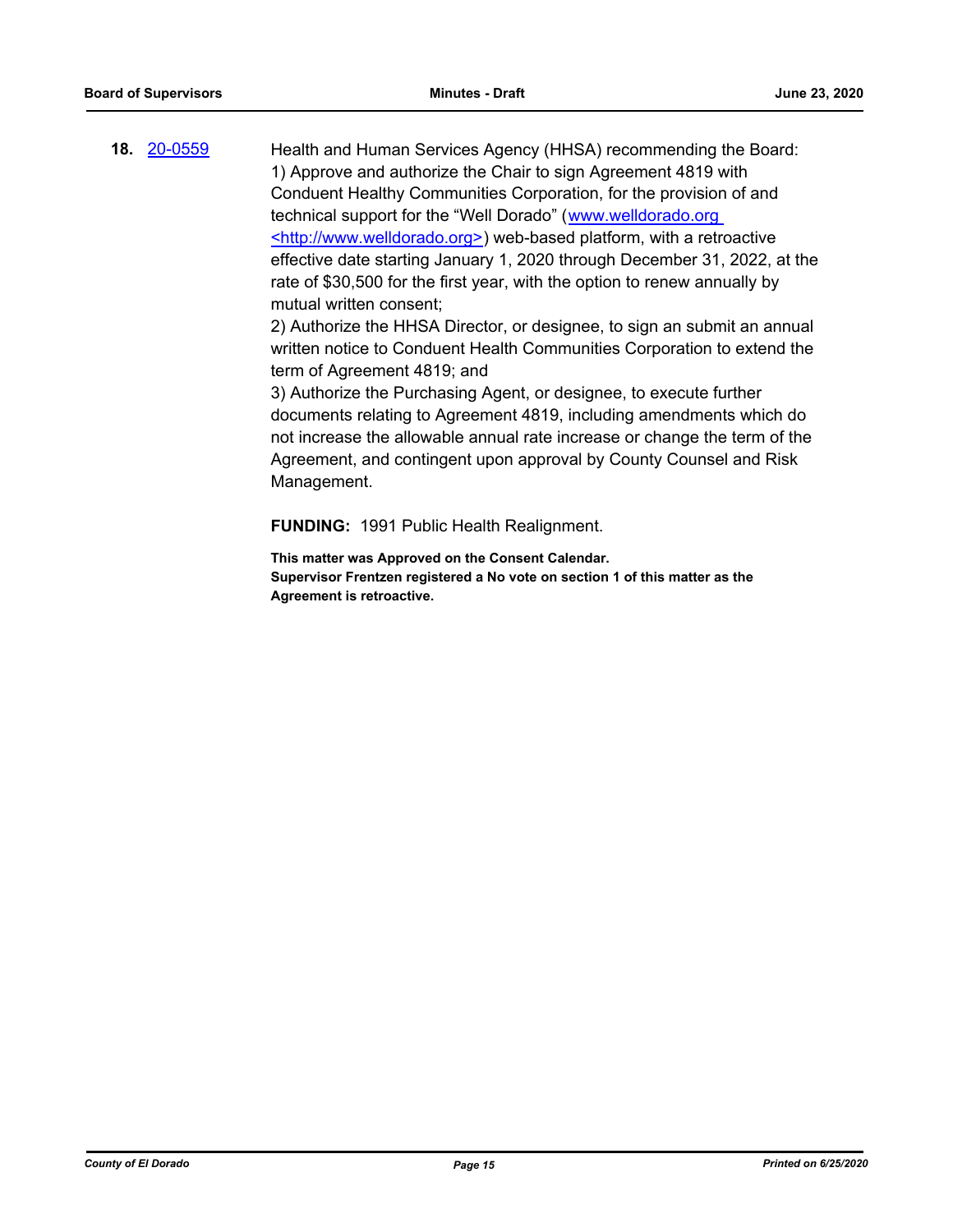**19.** [20-0561](http://eldorado.legistar.com/gateway.aspx?m=l&id=/matter.aspx?key=27767) Health and Human Services Agency recommending the Board: 1) Approve and authorize the Chair to sign Agreement for Services 4845 with EDCA Lifeskills, Inc., for the provision of Mental Health Services Act (MHSA) Prevention and Early Intervention services, in the amount of \$165,000, for the term of three years from July 1, 2020 through June 30, 2023;

> 2) Make findings in accordance with County Ordinance 3.13.030 that services can be contracted with EDCA Lifeskills, Inc. under this Agreement 4845 under criteria (B) "Specialty skills and qualifications not expressly identified in classifications are involved in the performance of the work;"

> 3) Authorize the Health and Human Services Agency Director, or designee, to execute up to three (3) extensions of one (1) year each with the same terms/conditions, with no change to the maximum contractual obligation, outlined in Agreement 4845, or as amended, so long as the term does not exceed the end date of the approved Fiscal Year (FY) 2023-26 MHSA Plan; and

> 4) Authorize the Purchasing Agent, or designee, to execute further documents relating to Agreement for Services 4845, including amendments, which do not increase the maximum dollar amount or term of the Agreement, and contingent upon approval by County Counsel and Risk Management.

**FUNDING:** State Funding: 100% Mental Health Services Act.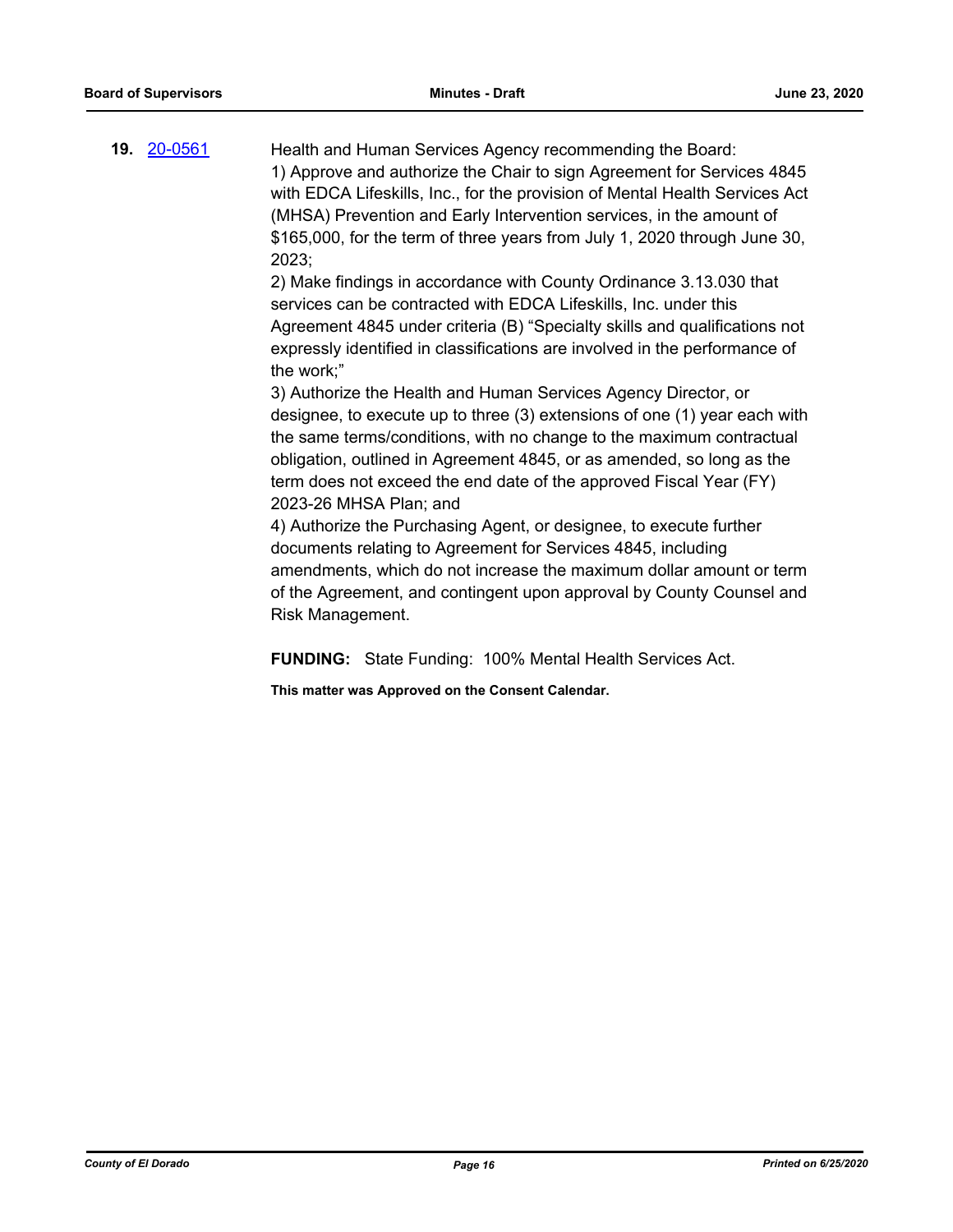**20.** [20-0652](http://eldorado.legistar.com/gateway.aspx?m=l&id=/matter.aspx?key=27858) Health and Human Services Agency recommending the Board: 1) Approve and authorize the Chair to sign Agreement for Services 4910 with Stanford Youth Solutions, Inc., doing business as Stanford Sierra Youth & Families, for the provision of a Mental Health Services Act (MHSA) project, funded by the MHSA Prevention and Early Intervention and MHSA Community Services and Support components, in the amount of \$825,000, for the term of three years from July 1, 2020 through June 30, 2023;

> 2) Make findings in accordance with County Ordinance 3.13.030 that it is appropriate to contract with Stanford Sierra Youth & Families for services provided under this Agreement 4910 because (B) "Specialty skills and qualifications not expressly identified in classifications are involved in the performance of the work;"

> 3) Authorize the Health and Human Services Agency Director, or designee, to execute up to three (3) extensions of one (1) year each with the same terms/conditions, with no change to the maximum contractual obligation, outlined in Agreement 4910, or as amended, so long as the term does not exceed the end date of the approved Fiscal Year (FY) 2023-26 MHSA Plan; and

> 4) Authorize the Purchasing Agent, or designee, to execute further documents relating to Agreement for Services 4910, including amendments, which do not increase the maximum dollar amount or term of the Agreement, and contingent upon approval by County Counsel and Risk Management.

**FUNDING:** State Funding: 100% Mental Health Services Act.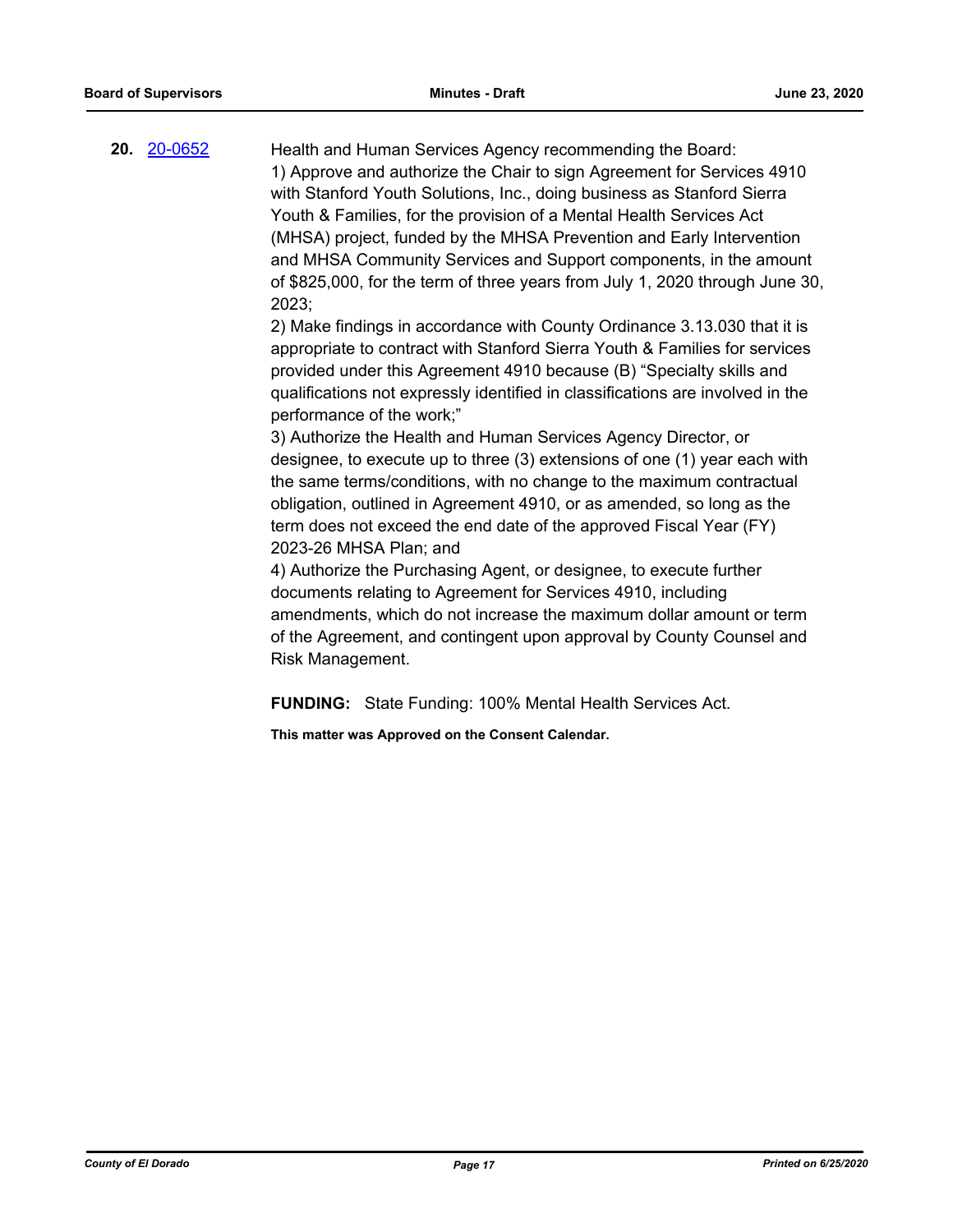| 21. 20-0653 | Health and Human Services Agency recommending the Board:                                      |
|-------------|-----------------------------------------------------------------------------------------------|
|             | 1) Approve and authorize the Chair to sign Agreement for Services 4840                        |
|             | with Suicide Prevention Network, LTD, doing business in California as                         |
|             | Suicide Prevention Network of Douglas County, for the provision of Mental                     |
|             | Health Services Act (MHSA) Prevention and Early Intervention services, in                     |
|             | the amount of \$180,000, for the term of three years from July 1, 2020                        |
|             | through June $30, 2023$ ;                                                                     |
|             | 2) Make findings in accordance with County Ordinance 3.13.030 that it is                      |
|             | appropriate to contract with Suicide Prevention Network of Douglas                            |
|             | County for services provided under this Agreement 4840 because (B)                            |
|             | "Specialty skills and qualifications not expressly identified in                              |
|             | classifications are involved in the performance of the work;"                                 |
|             | 3) Authorize the Health and Human Services Agency Director, or                                |
|             | designee, to execute up to three (3) extensions of one (1) year each with                     |
|             | the same terms/conditions, with no change to the maximum obligation,                          |
|             | outlined in Agreement 4840, or as amended, so long as the term does not                       |
|             | exceed the end date of the approved Fiscal Year (FY) 2023-26 MHSA                             |
|             | Plan; and                                                                                     |
|             | $\Lambda$ ) $\Lambda$ uthariza tha Durahaaina $\Lambda$ aant, ar daaignaa, ta ayaayta furthar |

4) Authorize the Purchasing Agent, or designee, to execute further documents relating to Agreement for Services 4840, including amendments, which do not increase the maximum dollar amount or term of the Agreement, and contingent upon approval by County Counsel and Risk Management.

**FUNDING:** State Funding: 100% Mental Health Services Act.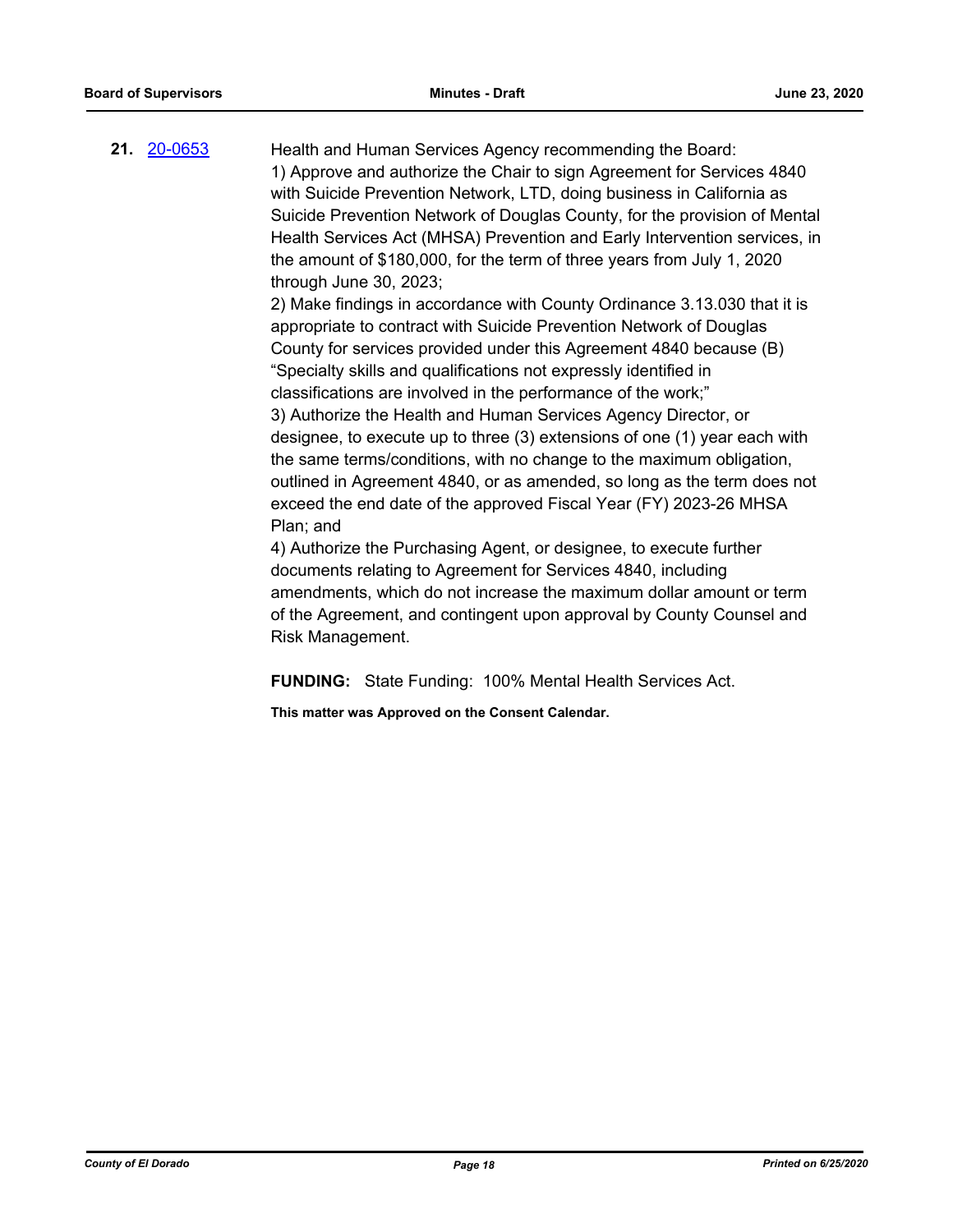**22.** [20-0669](http://eldorado.legistar.com/gateway.aspx?m=l&id=/matter.aspx?key=27875) Health and Human Services Agency recommending the Board: 1) Approve and authorize the Chair to sign Agreement for Services 4915 with Tahoe Youth & Family Services, for the provision of Mental Health Services Act (MHSA) Prevention and Early Intervention services, in the amount of \$231,000, for the term of three years from July 1, 2020 through June 30, 2023;

> 2) Make findings in accordance with County Ordinance 3.13.030 that it is appropriate to contract with Tahoe Youth & Family Services for services provided under this Agreement 4915 because (B) "Specialty skills and qualifications not expressly identified in classifications are involved in the performance of the work;"

> 3) Authorize the Health and Human Services Agency Director, or designee, to execute up to three (3) extensions of one (1) year each with the same terms/conditions, with no change to maximum contractual obligation, outlined in Agreement 4915, or as amended, so long as the term does not exceed the end date of the approved Fiscal Year 2023-26 MHSA Plan; and

> 4) Authorize the Purchasing Agent, or designee, to execute further documents relating to Agreement for Services 4915, including amendments, which do not increase the maximum dollar amount or term of the Agreement, and contingent upon approval by County Counsel and Risk Management.

**FUNDING:** State Funding: 100% Mental Health Services Act.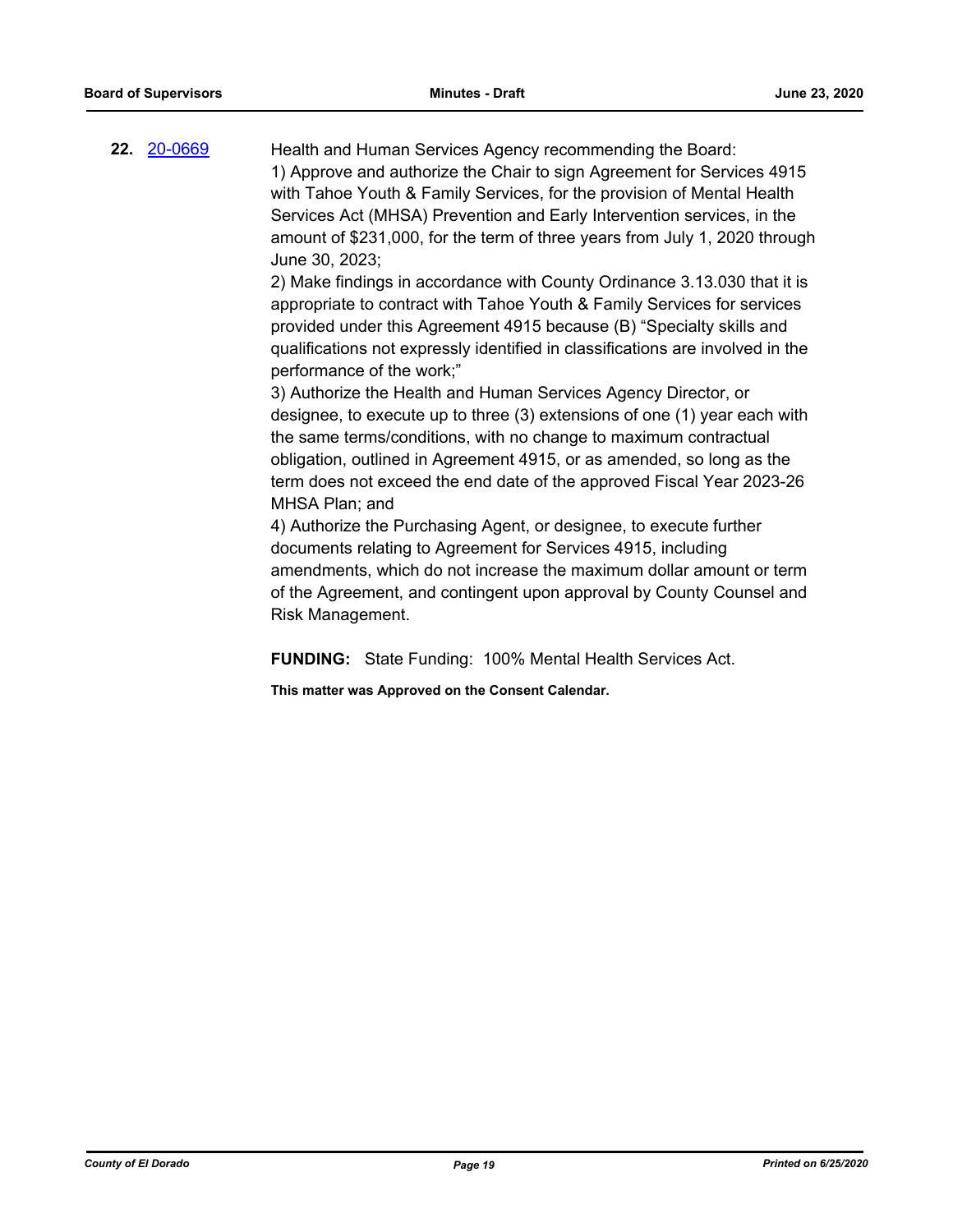**23.** [20-0670](http://eldorado.legistar.com/gateway.aspx?m=l&id=/matter.aspx?key=27876) Health and Human Services Agency recommending the Board: 1) Approve and authorize the Chair to sign Agreement for Services 4916 with Infant Parent Center, for the provision of Mental Health Services Act (MHSA) Prevention and Early Intervention services, in the amount of \$900,000, for the term of three years from July 1, 2020 through June 30, 2023;

> 2) Make findings in accordance with County Ordinance 3.13.030 that it is appropriate to contract with Infant Parent Center for services provided under this Agreement 4916 because (B) "Specialty skills and qualifications not expressly identified in classifications are involved in the performance of the work;"

> 3) Authorize the Health and Human Services Agency Director, or designee, to execute up to three (3) extensions of one (1) year each with the same terms/conditions, with no change to maximum contractual obligation, outlined in Agreement 4916, or as amended, so long as the term does not exceed the end date of the Fiscal Year (FY) 2023-26 MHSA Plan; and

> 4) Authorize the Purchasing Agent, or designee, to execute further documents relating to Agreement for Services 4916, including amendments, which do not increase the maximum dollar amount or term of the Agreement, and contingent upon approval by County Counsel and Risk Management.

**FUNDING:** State Funding: 100% Mental Health Services Act.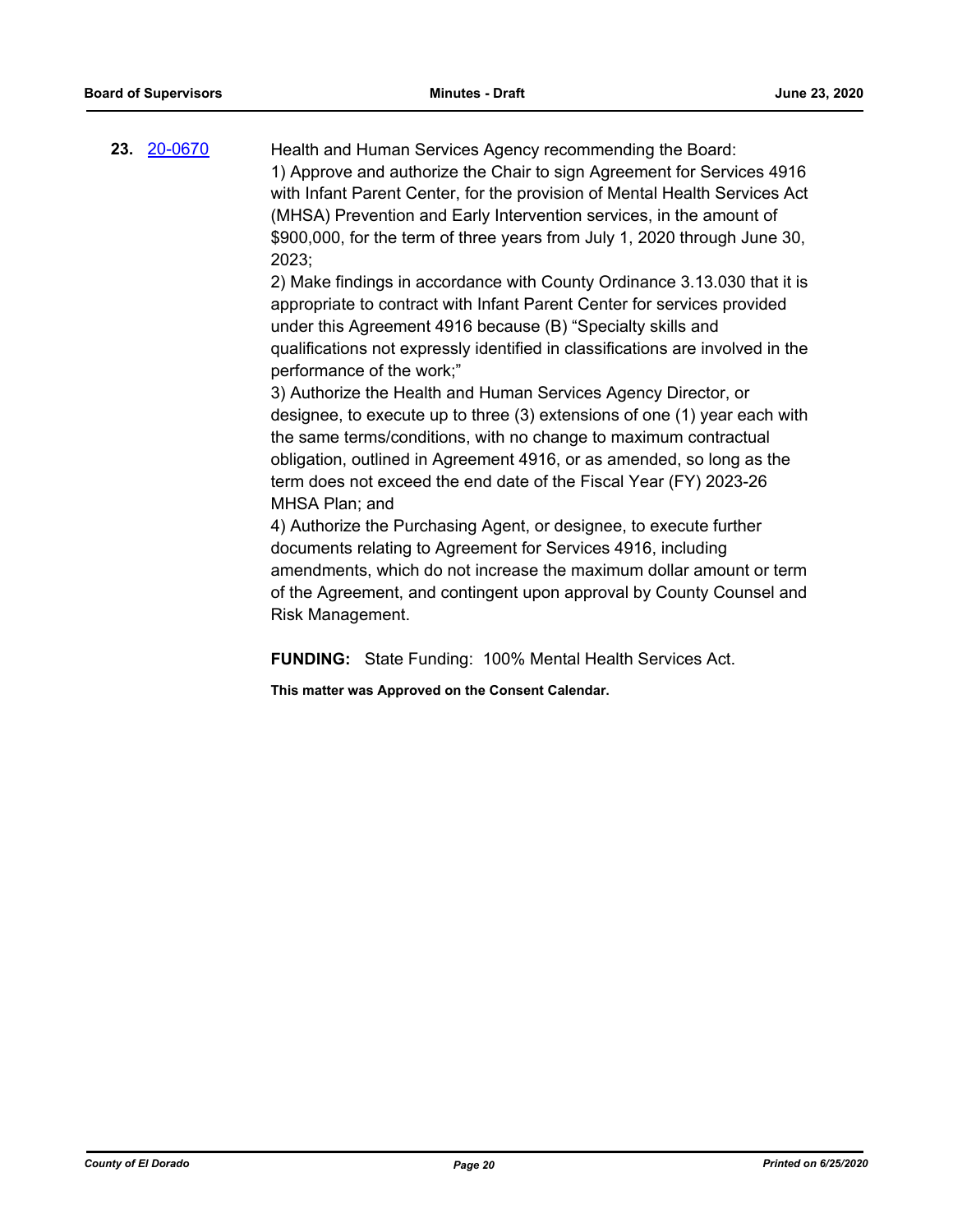**24.** [20-0671](http://eldorado.legistar.com/gateway.aspx?m=l&id=/matter.aspx?key=27877) Health and Human Services Agency recommending the Board: 1) Approve and authorize the Chair to sign Agreement for Services 4917 with South Lake Tahoe Family Resource Center, for the provision of Mental Health Services Act (MHSA) Prevention and Early Intervention services, in the amount of \$405,450, for the term of three years from July 1, 2020 through June 30, 2023;

2) Make findings in accordance with County Ordinance 3.13.030 that it is appropriate to contract with South Lake Tahoe Family Resource Center for services provided under this Agreement 4917 because (B) "Specialty skills and qualifications not expressly identified in classifications are involved in the performance of the work;"

3) Authorize the Health and Human Services Agency Director, or designee, to execute up to three (3) extensions of one (1) year each with the same terms/conditions, with no change to maximum contractual obligation, outlined in Agreement 4917, or as amended, so long as the term does not exceed the end date of the Fiscal Year (FY) 2023-26 MHSA Plan; and

4) Authorize the Purchasing Agent, or designee, to execute further documents relating to Agreement for Services 4917, including amendments, which do not increase the maximum dollar amount or term of the Agreement, and contingent upon approval by County Counsel and Risk Management.

**FUNDING:** State Funding: 100% Mental Health Services Act.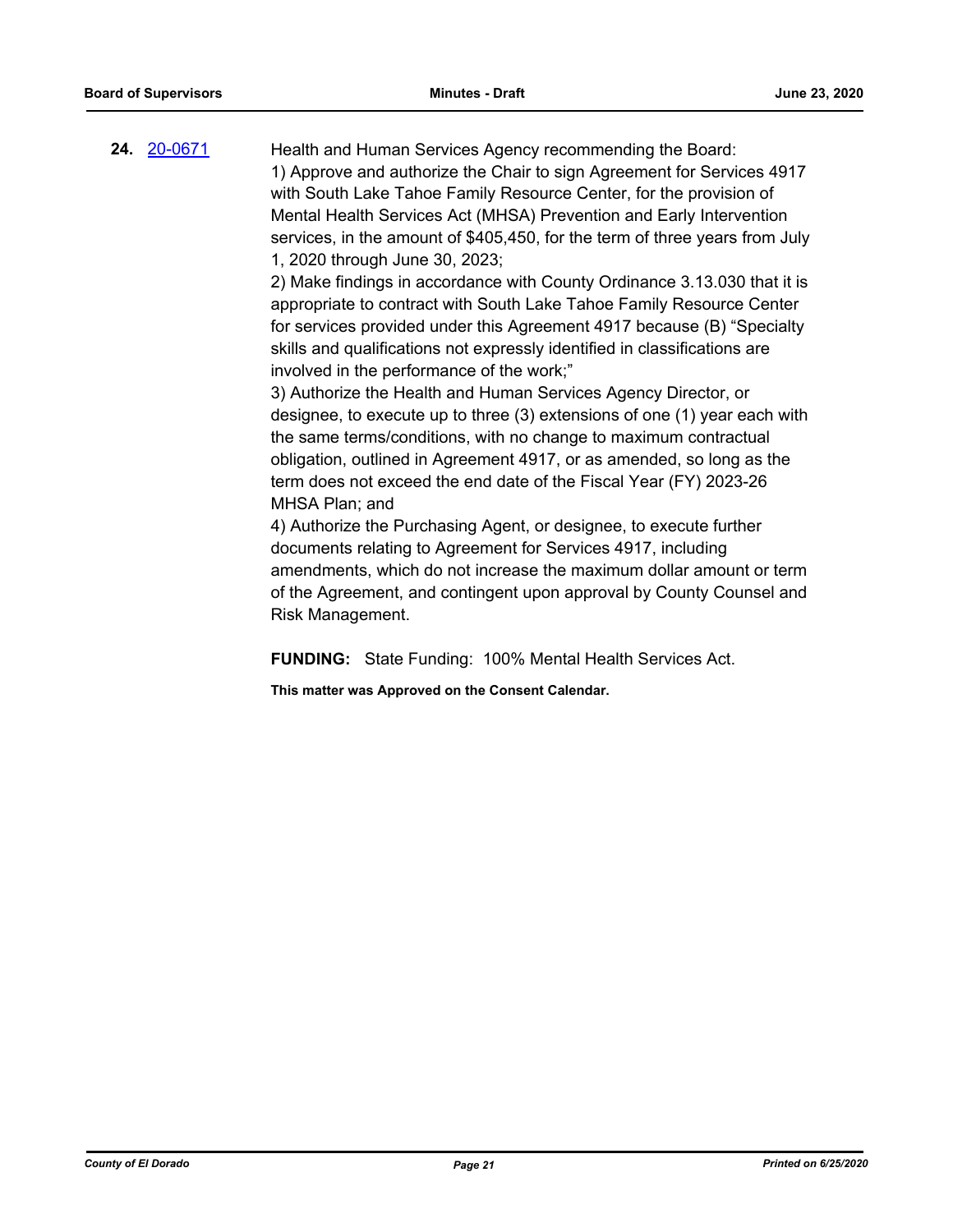**25.** [20-0672](http://eldorado.legistar.com/gateway.aspx?m=l&id=/matter.aspx?key=27878) Health and Human Services Agency recommending the Board: 1) Approve and authorize the Chair to sign Agreement for Services 4907 with Stanford Youth Solutions, Inc, doing business as Stanford Sierra Youth & Families, for the provision of Mental Health Services Act (MHSA) Prevention and Early Intervention Prevention Wraparound services, in the amount of \$1,650,000, for the term of three years from July 1, 2020 through June 30, 2023;

2) Make findings in accordance with County Ordinance 3.13.030 that it is appropriate to contract with Stanford Sierra Youth & Families for services provided under this Agreement 4907 because (B) "Specialty skills and qualifications not expressly identified in classifications are involved in the performance of the work;"

3) Authorize the Health and Human Services Agency Director, or designee, to execute up to three (3) extensions of one (1) year each with the same terms/conditions, with no change to the maximum contractual obligation, outlined in Agreement 4907, or as amended, so long as the term does not exceed the end date of the approved Fiscal Year (FY) 2023-26 MHSA Plan; and

4) Authorize the Purchasing Agent, or designee, to execute further documents relating to Agreement for Services 4907, including amendments, which do not increase the maximum dollar amount or term of the Agreement, and contingent upon approval by County Counsel and Risk Management.

**FUNDING:** State Funding: 100% Mental Health Services Act.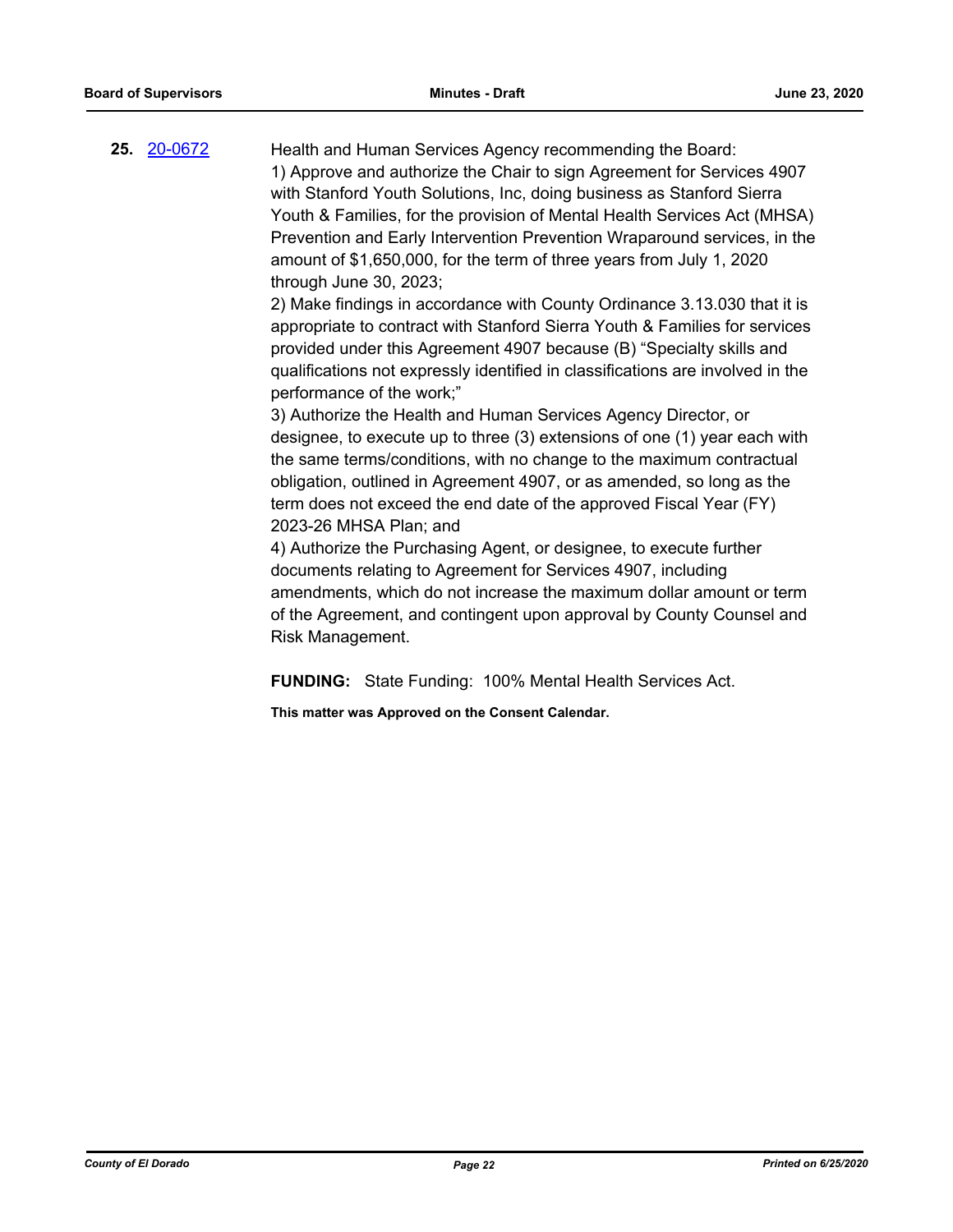**26.** [20-0674](http://eldorado.legistar.com/gateway.aspx?m=l&id=/matter.aspx?key=27880) Health and Human Services Agency recommending the Board: 1) Approve and authorize the Chair to sign Amendment I to Agreement for Services 4271 with Sierra Child and Family Services, Inc., for the provision of student outreach and engagement centers and mental health supports, which increases the maximum contractual obligation by \$42,000 for a new maximum obligation of \$478,000 effective upon execution, with no change to the original term of October 22, 2019 through June 30, 2021; 2) Make findings in accordance with County Ordinance 3.13.030 that it is appropriate to contract with Sierra Child and Family Services, Inc., for

services provided under this Agreement 4271 because (B) "Specialty skills and qualifications not expressly identified in classifications are involved in the performance of the work;" and

3) Authorize the Purchasing Agent, or designee, to execute further documents relating to Agreement for Services 4271, including amendments which do not increase the maximum dollar amount or term of the Agreement, and contingent upon approval by County Counsel and Risk Management.

**FUNDING:** 100% State Funding: Mental Health Services Act Funding.

**This matter was Approved on the Consent Calendar.**

**27.** [20-0780](http://eldorado.legistar.com/gateway.aspx?m=l&id=/matter.aspx?key=27987) Library Department recommending the Board approve the continuation of the following perpetual agreements for Fiscal Year 2020-2021 for a total amount of \$34,500;

> 1) Agreement 3094 with OCLC, Inc. for ongoing online cataloging in the amount of \$10,500:

2) Agreement 651 with CALIFA for public internet access in the amount of \$9,000; and

3) Agreement 2074 with TechLogic Corporation for maintenance and technical support for the automated materials handling system in the amount of \$15,000.

**FUNDING:** General Fund (45%), CSA10 (38%), Other (17%).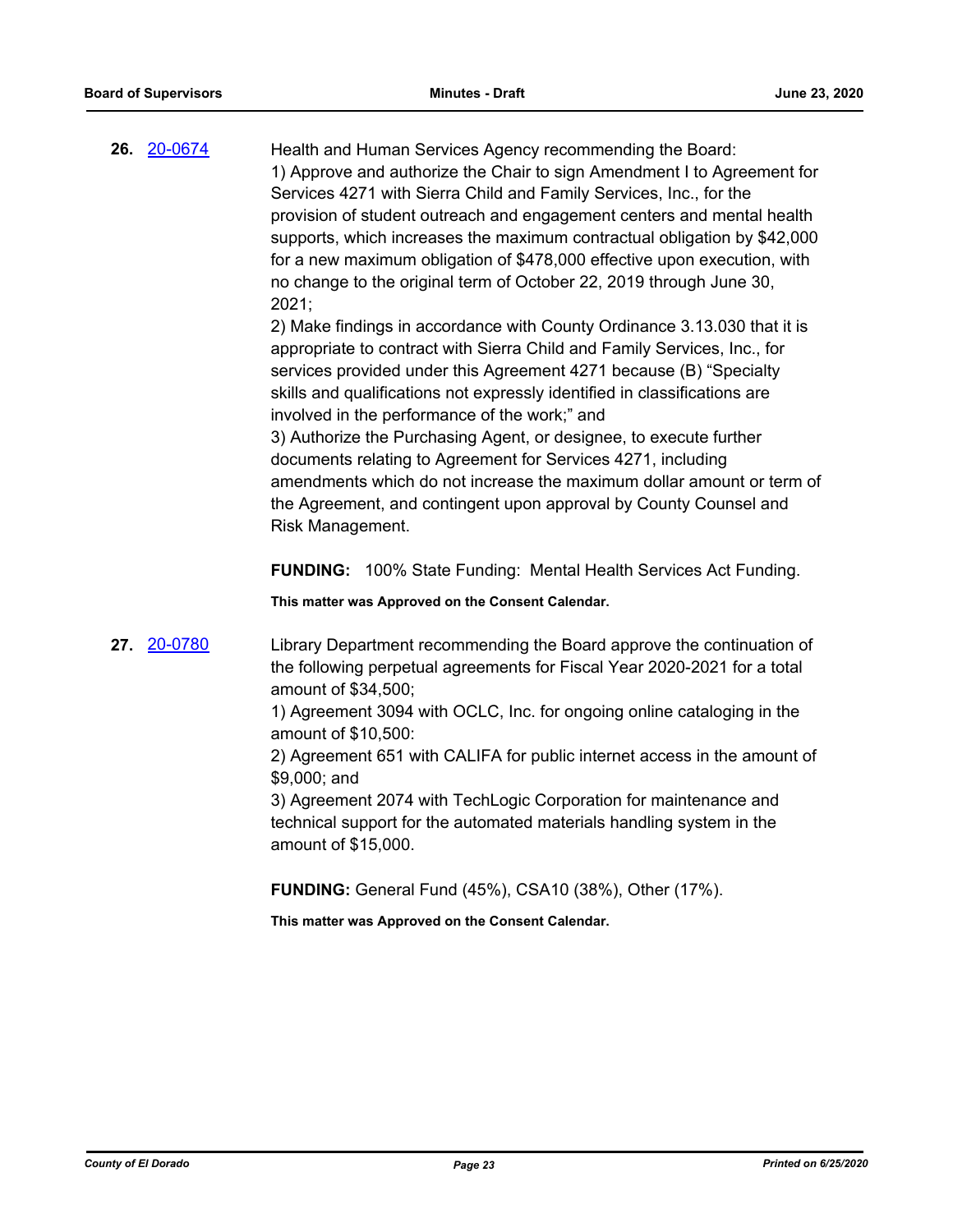| 28. 20-0728        | Library Department recommending the Board:<br>1) Approve and authorize acceptance of a local assistance grant of<br>\$107,510 from the California State Library, to be utilized for staff,<br>supplies, travel and a mobile services vehicle to implement the Senior<br>Mobile Outreach project; and<br>2) Authorize the Department Head to sign the Financial Claim and Grant<br>Award Certification required to accept this grant funding for expenditures<br>in FY 2020-21.                                                                                                                                                                                                                                                                                                                                                                                                                                                                                                                                                                                                                                                                                                                                     |  |
|--------------------|--------------------------------------------------------------------------------------------------------------------------------------------------------------------------------------------------------------------------------------------------------------------------------------------------------------------------------------------------------------------------------------------------------------------------------------------------------------------------------------------------------------------------------------------------------------------------------------------------------------------------------------------------------------------------------------------------------------------------------------------------------------------------------------------------------------------------------------------------------------------------------------------------------------------------------------------------------------------------------------------------------------------------------------------------------------------------------------------------------------------------------------------------------------------------------------------------------------------|--|
|                    | <b>FUNDING:</b> Bringing the Library to You: Mobile Library Solution grants<br>from California State funding administered by the California State Library.                                                                                                                                                                                                                                                                                                                                                                                                                                                                                                                                                                                                                                                                                                                                                                                                                                                                                                                                                                                                                                                         |  |
|                    | This matter was Approved on the Consent Calendar.                                                                                                                                                                                                                                                                                                                                                                                                                                                                                                                                                                                                                                                                                                                                                                                                                                                                                                                                                                                                                                                                                                                                                                  |  |
| <b>29.</b> 20-0756 | Library Department recommending the Board:<br>1) Approve and authorize acceptance of a local assistance grant of<br>\$132,643 from California State Library to be utilized for staffing, supplies,<br>travel costs and a mobile services vehicle for the implementation of the<br>Early Learning in the Neighborhood project;<br>2) Authorize the Department Head to sign the Financial Claim and Grant<br>Award Certification required to accept this grant funding for expenditures<br>in FY 2020-21;<br>3) Approve and authorize acceptance of funding from the LENA<br>Foundation of \$25,634 to offset the costs of launching a LENA Start Site;<br>4) Authorize the Department Head to sign the LENA Foundation Launch<br>Funds Acknowledgement (\$23,455) and the LENA Foundation VOQAL<br>Launch Funds Acknowledgement (\$2,179); and<br>5) Authorize the Department Head to execute a perpetual agreement<br>4985 with the LENA Foundation for the one-time set up and first two years<br>LENA start packages, training, and LENA devices as required by the<br>grant for the promotion and measurement of language exchanges<br>between children and their caregiver, for a total not to exceed \$19,900 |  |

**FUNDING:** Shared Vision: Early Learning local assistance grant administered by the California State Library.

**This matter was Approved on the Consent Calendar.**

after LENA funding is applied.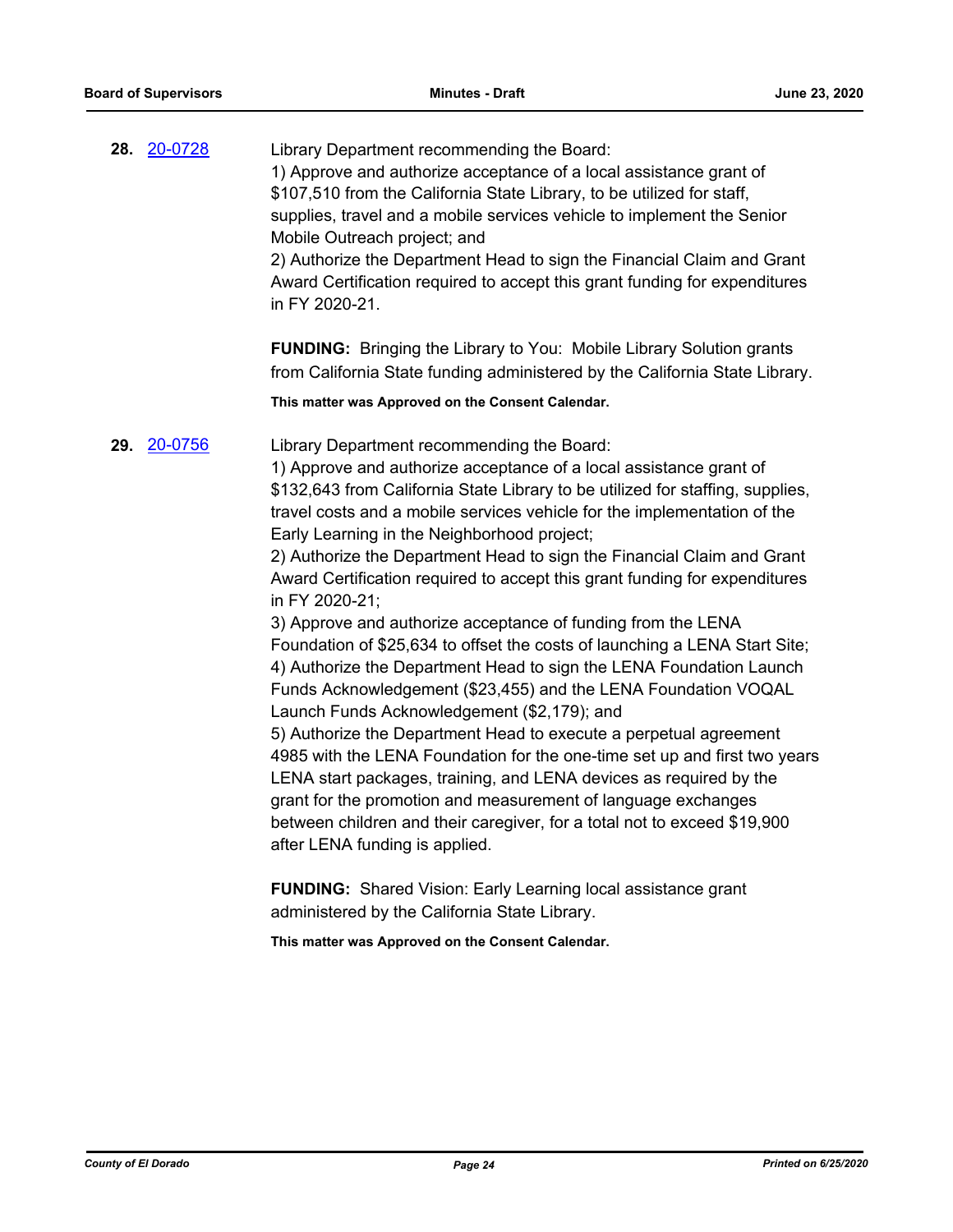#### **LAND USE AND DEVELOPMENT - CONSENT ITEMS**

**30.** [20-0548](http://eldorado.legistar.com/gateway.aspx?m=l&id=/matter.aspx?key=27754) Air Quality Management District (AQMD) recommending the Board, acting as the AQMD Board of Directors, approve and authorize the Chair to sign Resolution **099-2020** adopting the Fiscal Year 2020-2021 recommended budget for the El Dorado County AQMD. (Cont. 5/19/2020, Item 28) **FUNDING:** Permit revenues, State surcharge fees, Grants. **Resolution 099-2020 was Adopted upon Approval of the Consent Calendar. 31.** [20-0718](http://eldorado.legistar.com/gateway.aspx?m=l&id=/matter.aspx?key=27924) Department of Transportation recommending the Board consider the following: 1) Approve and authorize the Chair to sign the Notice of Acceptance with Westcon Construction Corporation for the El Dorado Trail - Missouri Flat Road to El Dorado Project, Contract 2778, CIP 97014 / 36109003; and 2) Approve and authorize the Clerk of the Board to release the Payment and Performance Bonds to the Surety upon notification from the Department of Transportation, after the one-year guarantee period. **FUNDING:** Accumulative Capital Outlay (<1%), Active Transportation Program (66%), Congestion Mitigation and Air Quality Program (25%), Air Quality Management District and Air Pollution Control District Grant (8%). (Federal Funds) **This matter was Approved on the Consent Calendar. 32.** [20-0739](http://eldorado.legistar.com/gateway.aspx?m=l&id=/matter.aspx?key=27946) Department of Transportation recommending the Board approve and authorize the Chair to sign a budget transfer adjusting the budget for Fiscal Year 2019-20 to allow for the transfer of additional revenues in the Road District Tax account to the Road Fund. **FUNDING:** Road District Tax Revenues. **This matter was Approved on the Consent Calendar. 33.** [20-0747](http://eldorado.legistar.com/gateway.aspx?m=l&id=/matter.aspx?key=27954) Department of Transportation recommending the Board adopt and authorize the Chair to sign Resolution **103-2020** and the Local Agency Disadvantaged Business Enterprise Annual Submittal Form for Federal Fiscal Year 2020/21, and further to authorize the Department of Transportation to submit said Form to the California Department of Transportation. **FUNDING:** N/A

**Resolution 103-2020 was Adopted upon Approval of the Consent Calendar.**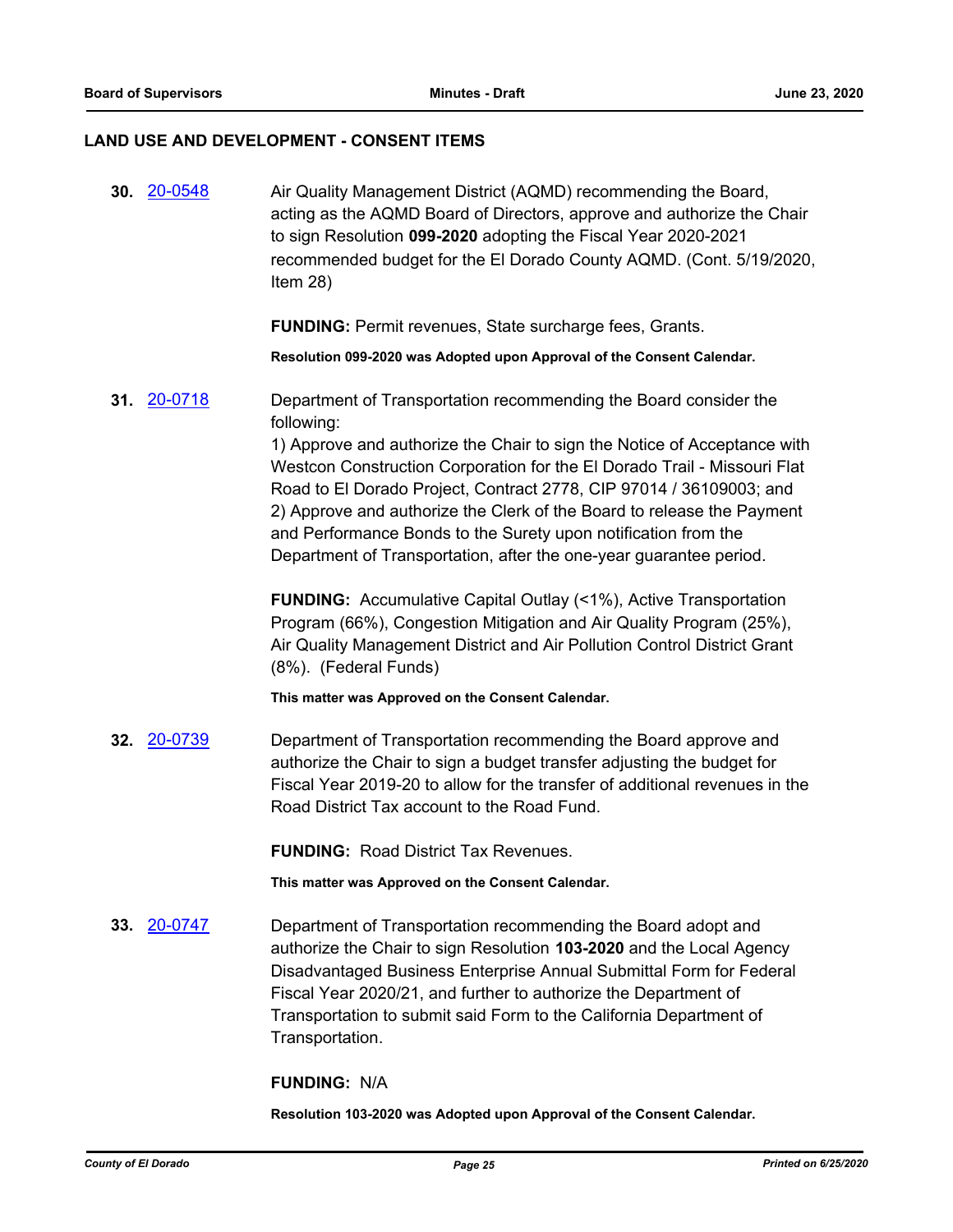**34.** [20-0323](http://eldorado.legistar.com/gateway.aspx?m=l&id=/matter.aspx?key=27528) Department of Transportation recommending the Board adopt and authorize the Chair to sign Resolution **105-2020** authorizing the Director of Transportation to execute Program Supplemental Agreements, Federal Apportionment Exchange Program and State Match Program Agreements with the California Department of Transportation for Federal and/or State funded transportation projects.

**FUNDING:** Federal and/or State Funding.

**Resolution 105-2020 was Adopted upon Approval of the Consent Calendar.**

**35.** [20-0748](http://eldorado.legistar.com/gateway.aspx?m=l&id=/matter.aspx?key=27955) Department of Transportation recommending the Board consider the following pertaining to the Silver Springs Parkway Offsite (South Segment), CIP 76108/36105039, Contract 4076: 1) Approve and adopt the Plans and Contract Documents and authorize the Chair to sign the Plans; and 2) Authorize advertisement for construction bids.

> **FUNDING:** Road Fund/Discretionary (0.3%), TIM Zone 1-7 (11.7%), Developer Advance TIM Zone 1-7 (33.1%), Developer Funded (54.9%). (No Federal Funds)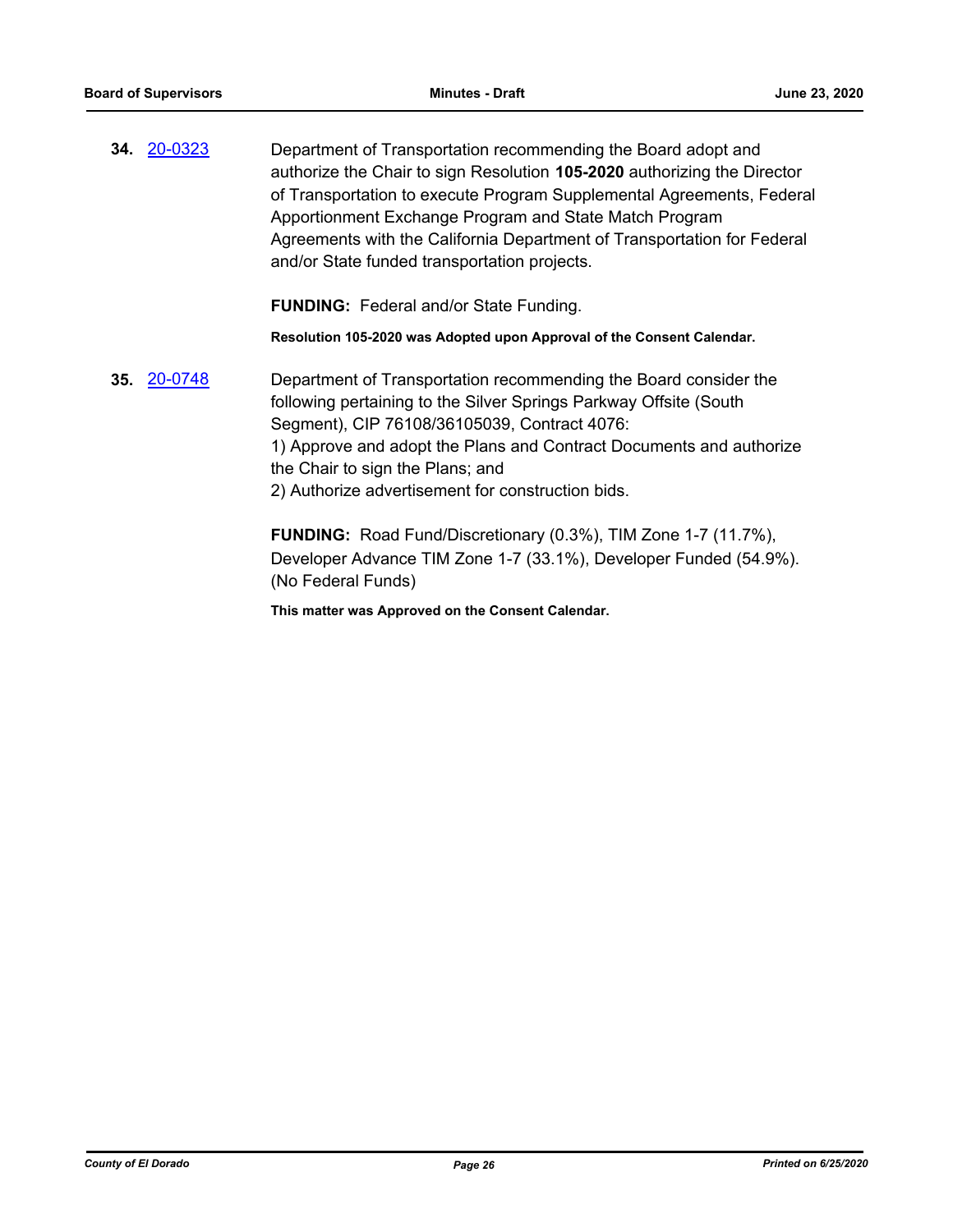**36.** [20-0444](http://eldorado.legistar.com/gateway.aspx?m=l&id=/matter.aspx?key=27650) Planning and Building Department, Planning Division, recommending the Board approve and authorize the Chair to sign amendments for two (2) Agreements for Services as follows:

1) Amendment V to Agreement for Services 510 with ICF Jones and Stokes, Inc. (ICF), increasing the maximum obligation by \$77,880.37 for a total not-to-exceed amount of \$653,307.38 to provide direct consultant services to the County for preparation of Environmental Impact Reports and planning consultation services for the Lime Rock Valley Specific Plan Project; extending the term of the Agreement for Services 510 for a further three years; updating the fee schedule and changing the Contract Administrator; and

2) Amendment V to Agreement for Services 516 with ICF, increasing the maximum obligation by \$120,939.63 for a total not-to-exceed amount of \$716,196.64 to provide direct consultant services to the County for preparation of Environmental Impact Reports and planning consultation services for the Village of Marble Valley Specific Plan Project, extending the term of the Agreement for Services 516 for a further three years; updating the fee schedule and changing the Contract Administrator. (Cont. 5/12/20, Item 14)

**FUNDING**: There is no change to Net County Cost associated with this item. No costs are to be incurred by the County. All costs are paid by the project applicant.

**This matter was Approved on the Consent Calendar.**

**37.** [20-0733](http://eldorado.legistar.com/gateway.aspx?m=l&id=/matter.aspx?key=27940) Planning and Building Department, Planning Division, Long Range Planning Unit, Housing, Community and Economic Development Program, recommending the Board:

> 1) Adopt and authorize the Chair to sign Resolution **096-2020** for the submittal of a 2020 Community Development Block Grant (CDBG) Program application to the State of California Department of Housing and Community Development to provide up to \$1,498,000 as funding for property acquisition required for affordable multifamily residential development; and

2) If awarded, authorize the Director of the Planning and Building Department, or designee, contingent upon approval by County Counsel and Risk Management, to execute the grant agreement and subsequent amendments thereto that do not affect the dollar amount or the term and to sign other grant-related documents.

**FUNDING:** Federal Community Development Block Grant Funds.

**This matter was Approved and Resolution 096-2020 was Adopted upon Approval of the Consent Calendar.**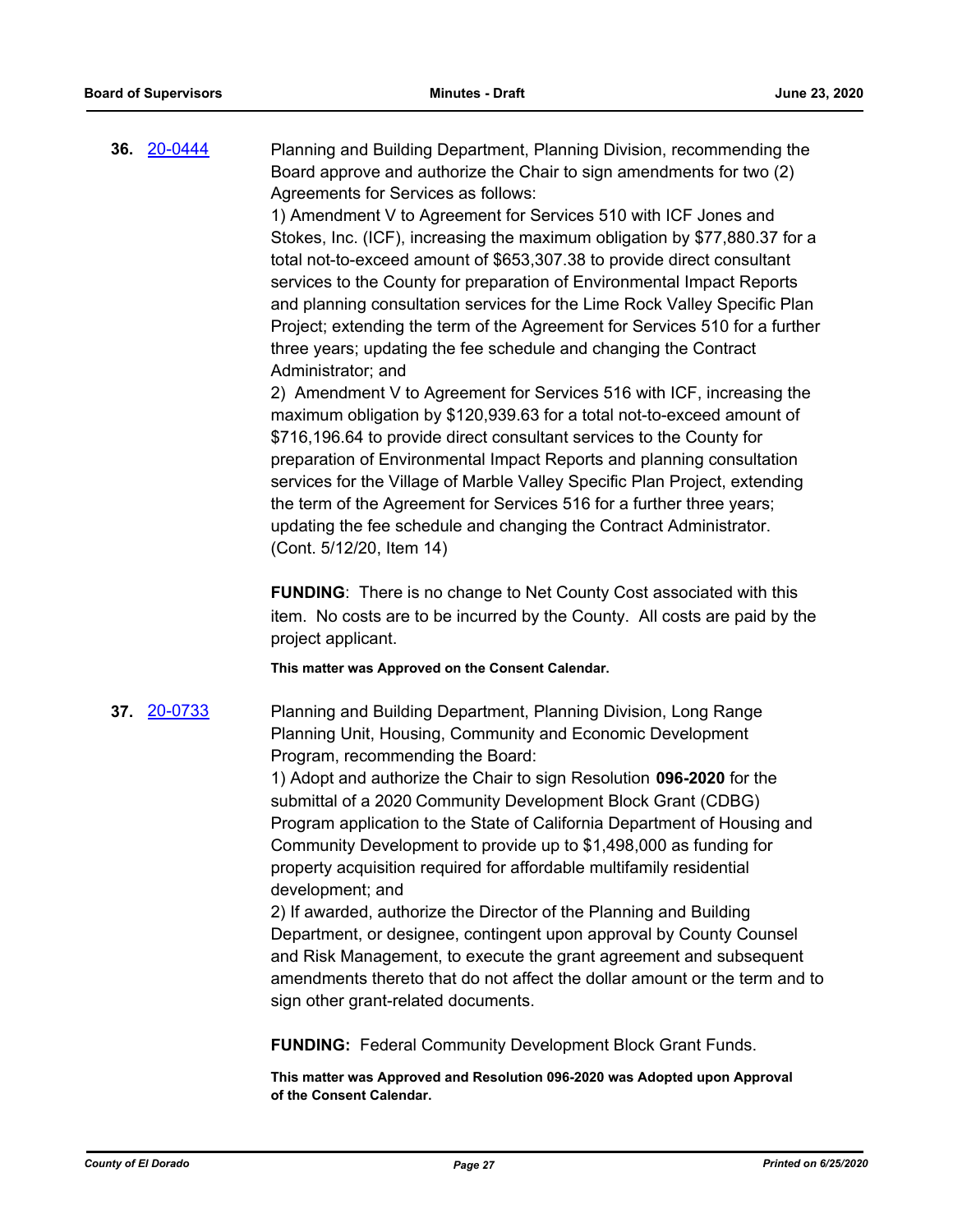**38.** [20-0782](http://eldorado.legistar.com/gateway.aspx?m=l&id=/matter.aspx?key=27989) Surveyor's Office recommending the Board: Adopt and authorize the Chair to sign Resolution **100-2020** for Abandonment of Easement 20-0003, Montgomery Developers, Co-Partnership By: Sunrise Builders, A California Corporation; David D. Bohannon Organization, A California Corporation; By: Pacific Highlands Inc. A California Corporation, recorded in Book D of Subdivisions at Page 57, identified as Assessor's Parcel Number 025-754-001, 025-754-002 and 025-754-003, within the community of South Lake Tahoe, Supervisorial District 5.

**FUNDING:** Application Fees (General Fund).

**Resolution 100-2020 was Adopted upon Approval of the Consent Calendar.**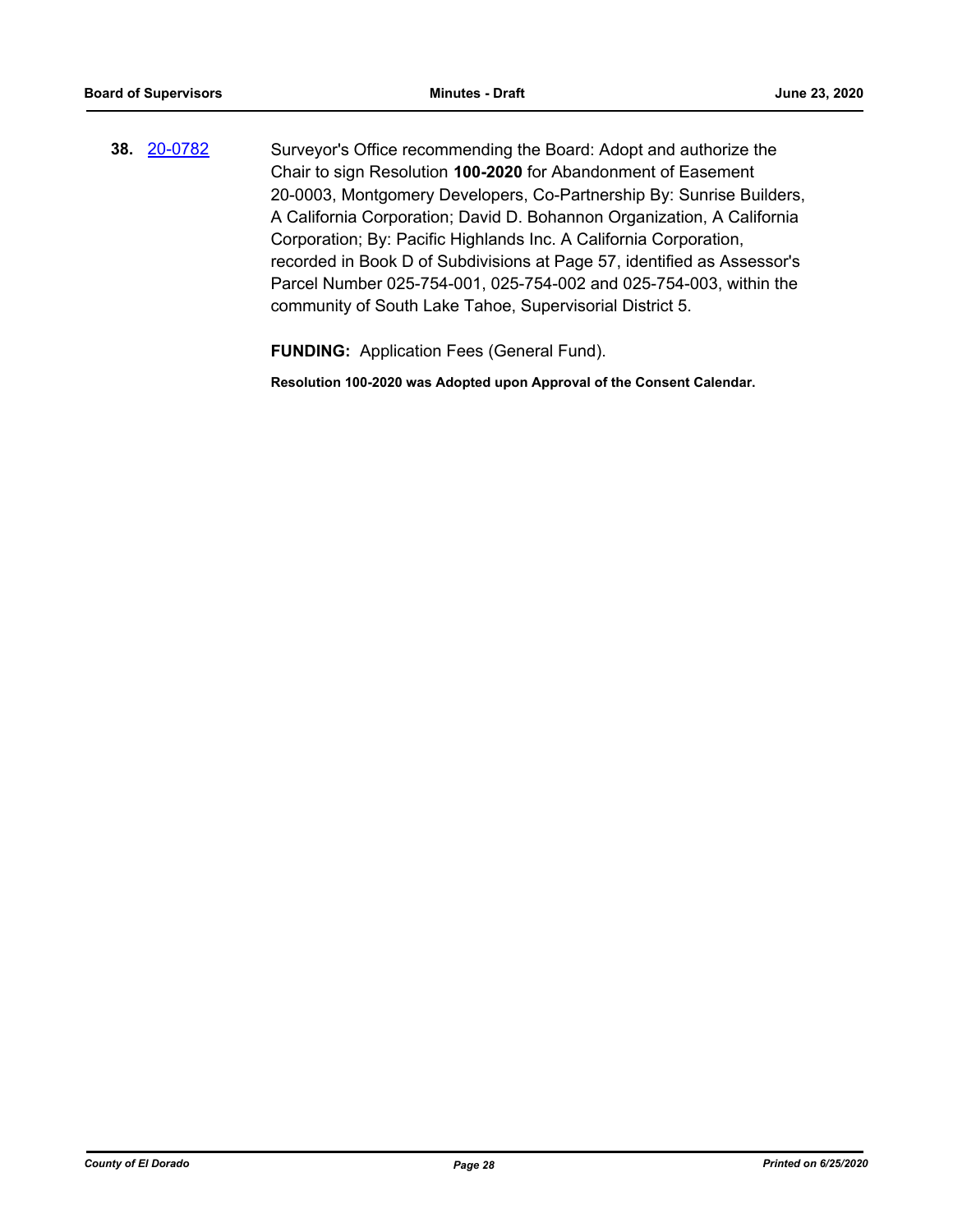#### **LAW AND JUSTICE - CONSENT ITEMS**

**39.** [20-0736](http://eldorado.legistar.com/gateway.aspx?m=l&id=/matter.aspx?key=27943) District Attorney recommending the Board approve and authorize the continuation of perpetual agreements and software licenses with the following:

> 1) State of California Department of Justice, Agreement 01-098-01(Contract 276, 139-S0611) Amendment II, for laboratory analysis at an estimated annual amount of \$36,000;

2) Accurint, Agreement 998 (581-S1210), to conduct public and commercial database searches for attorneys and investigators, at an estimated annual amount of \$10,080;

3) Lexipol, LLC, Agreement 87 (043-S1611), Amendment III for policy manual update guidance based on the latest changes in federal and state statutes, regulations, best practices and case law for the estimated annual amount of \$2,917;

4) TransUnion Risk and Alternative Data Solutions, Inc., Agreement 139, for a TLOXP access subscription for the purpose of investigative research in the estimated annual amount of \$2,040;

5) Vidanyx, Agreement 3757, for the provision of a cloud-based child advocacy center video management software subscription in the annual estimated amount of \$3,259.40; and

6) Children's Advocacy Centers of California (CACC), Agreement 4071, for the ongoing support of Collaborate Case Tracking Software by Network Ninja for the Child Advocacy Center's required case tracking program.

**FUNDING:** General Fund and Non-General Fund / Children's Advocacy Centers of California / California Office of Emergency Services Grant Award.

**This matter was Approved on the Consent Calendar.**

## **40.** [20-0766](http://eldorado.legistar.com/gateway.aspx?m=l&id=/matter.aspx?key=27973) District Attorney recommending the Board approve and authorize the Chair to sign Resolution **101-2020** authorizing the District Attorney to execute Standard Agreement S20-010 and Certification with California Victim Compensation Board for the continued oversight and management of the Funeral Burial/Domestic Violence Revolving Fund for the term beginning July 1, 2020 through June 30, 2023.

**FUNDING:** Funeral Burial/Domestic Violence Revolving Fund (California Victim Compensation Board Restitution Fund).

**Resolution 101-2020 was Adopted upon Approval of the Consent Calendar.**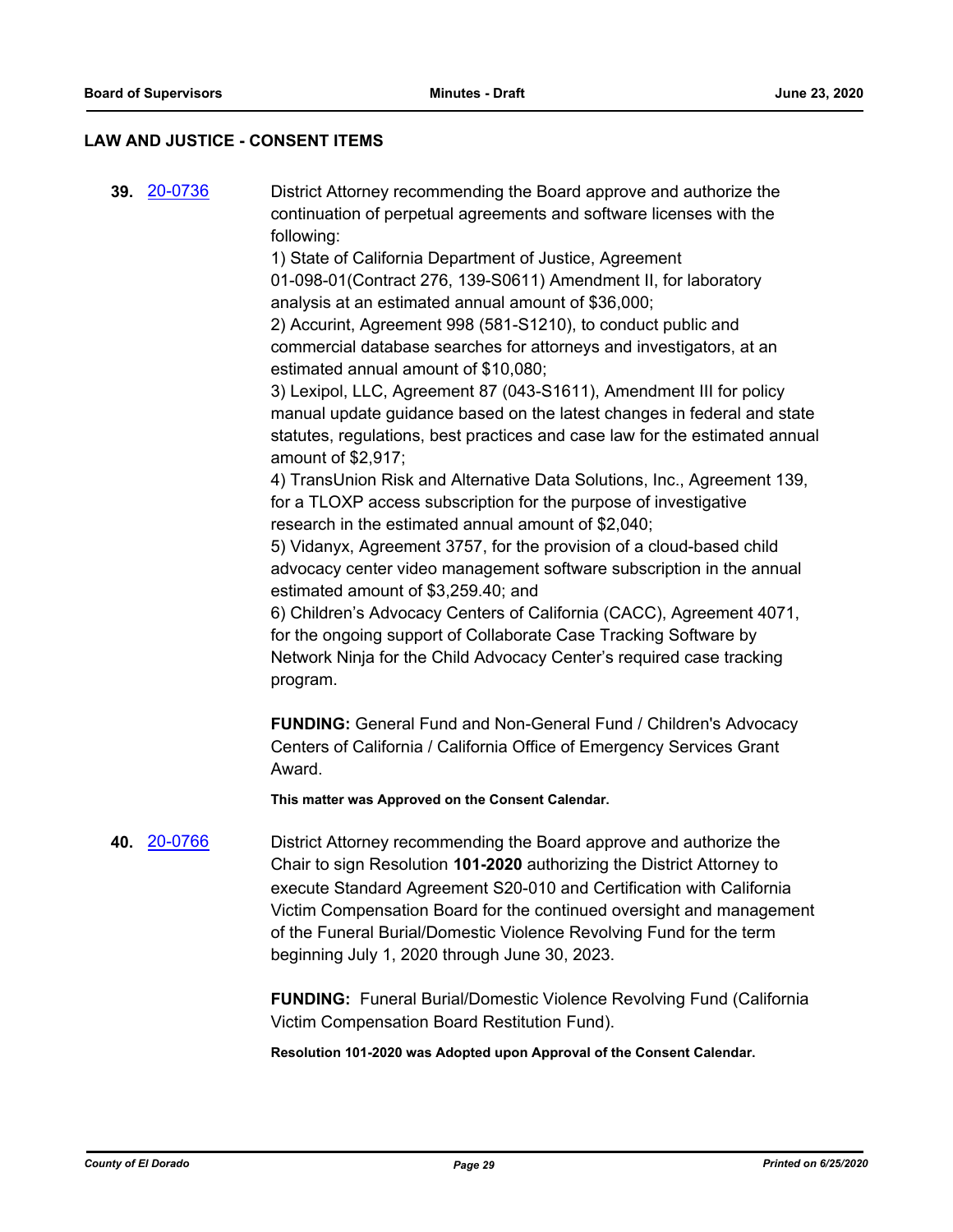**41.** [20-0796](http://eldorado.legistar.com/gateway.aspx?m=l&id=/matter.aspx?key=28003) Sheriff's Office recommending the Board approve the following: 1) Authorize an exemption from competitive bidding pursuant to County Ordinance Code section 3.12.160 D and allow the use of a competitive bid for HGACBuy Contract RA05-18 for the purchase of radios through Motorola;

> 2) Authorize the Purchasing Agent to issue a purchase order in the amount of \$405,580 plus applicable taxes and fees for the purchase of radios included in the Sheriff's Office FY19/20 budget;

3) Authorize the Purchasing Agent to extend the term of the agreement to coincide with any extensions HGACBuy provides to the state for Contract RA05-18; and

4) Authorize the Purchasing Agent to increase the purchase order on an "as needed" basis during the awarded period as long as funding is available within the requesting department's budget.

**FUNDING:** General Fund/State Funding.

**This matter was Approved on the Consent Calendar.**

## **END CONSENT CALENDAR**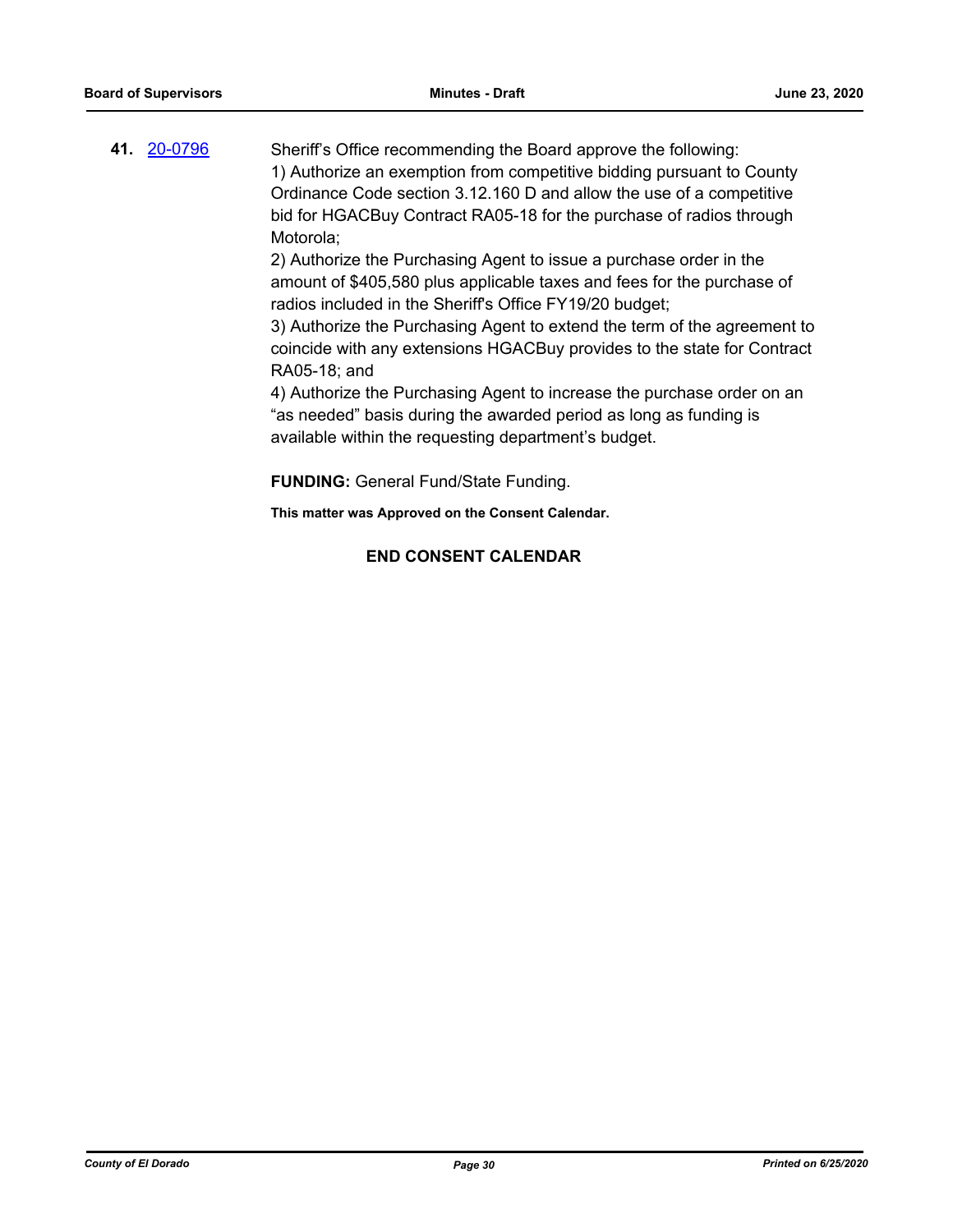### **DEPARTMENT MATTERS (Items in this category may be called at any time)**

**42.** [20-0526](http://eldorado.legistar.com/gateway.aspx?m=l&id=/matter.aspx?key=27732) Chief Administrative Office recommending the Board receive an update from County Departments on the operational impacts of COVID-19. (Cont. 5/19/2020, Item 22)

## **FUNDING:** N/A

*Public Comment: A. Nevis*

**The Board received an update from County Departments on the operational impacts of COVID-19.**

**43.** [19-1782](http://eldorado.legistar.com/gateway.aspx?m=l&id=/matter.aspx?key=27106) Department of Agriculture, Weights and Measures recommending the Board adopt and authorize the Chair to sign Resolution **104-2020** establishing protocol for a Conservation Easement Program for El Dorado County.

#### *Public Comment: L. Brent-Bumb*

**A motion was made by Supervisor Veerkamp, seconded by Supervisor Hidahl to Adopt Resolution 104-2020.**

**Yes:** 5 - Veerkamp, Frentzen, Novasel, Hidahl and Parlin

## **10:00 A.M. - TIME ALLOCATION (Items will not be heard prior to the time stated)**

**44.** [20-0706](http://eldorado.legistar.com/gateway.aspx?m=l&id=/matter.aspx?key=27912) HEARING - Environmental Management Department recommending the Board consider the following regarding the solid waste collection rates for Tahoe Truckee Sierra Disposal Co., doing business as Tahoe Truckee Sierra Disposal:

> 1) Based on the analysis completed by staff, find that a 1.0% increase to the existing rates be in accordance with the interim year rate setting process as outlined in the Solid Waste Rate Setting Policies and Procedures Manual; and

2) Adopt and authorize the Chair to sign Resolution **102-2020** adjusting the solid waste collection rates for the Tahoe Truckee Sierra Disposal Co. area by 1.0% for the 2020 interim year to become effective July 1, 2020.

**FUNDING:** User Fees/Franchise Fees

#### *Public Comment: K. Payne*

**Supervisor Veerkamp opened the public hearing and after public comment and staff input closed the hearing.**

**A motion was made by Supervisor Novasel, seconded by Supervisor Hidahl to Approve this matter and Adopt Resolution 102-2020.**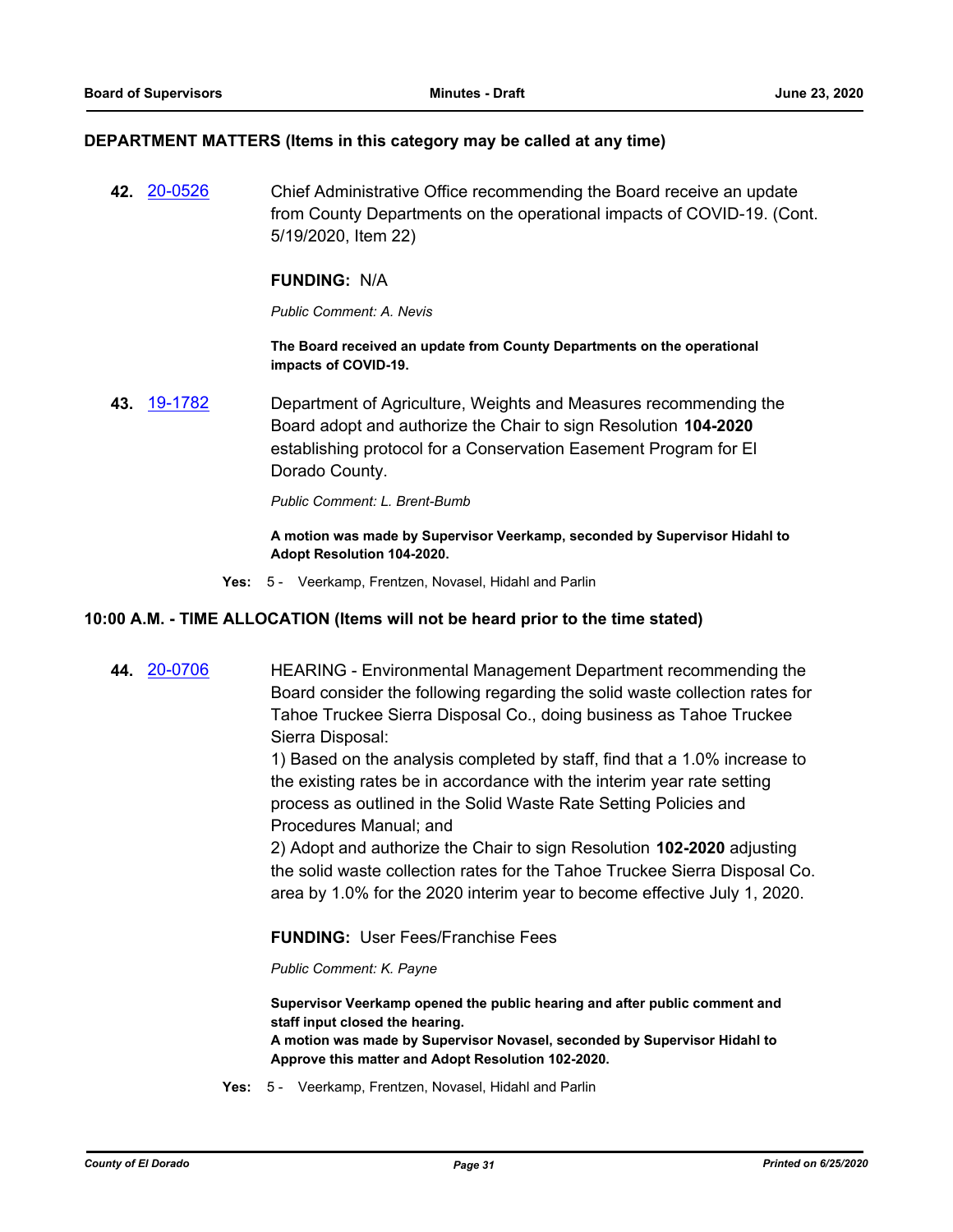**45.** [20-0654](http://eldorado.legistar.com/gateway.aspx?m=l&id=/matter.aspx?key=27860) HEARING - Auditor-Controller recommending the Board adopt and authorize the Chair to sign Resolution **098-2020** for the Appropriations Limit for Fiscal Year 2020-21.

### **FUNDING:** N/A

**Supervisor Veerkamp opened the public hearing and after public comment and staff input closed the hearing. A motion was made by Supervisor Frentzen, seconded by Supervisor Novasel to Adopt Resolution 098-2020.**

- **Yes:** 5 Veerkamp, Frentzen, Novasel, Hidahl and Parlin
- **46.** [20-0468](http://eldorado.legistar.com/gateway.aspx?m=l&id=/matter.aspx?key=27674) Department of Agriculture, Weights, and Measures recommending the Board:

1) Receive a presentation and update on Hemp for El Dorado County permits issued through California Department of Food and Agriculture; and

2) Provide feedback and/or direction to staff on the Hemp program.

*Public Comment: C. Labbitt, K. Payne, D. Schaffer, R. Miller, P. Boggs*

**A motion was made by Supervisor Frentzen, seconded by Supervisor Veerkamp to:**

**1) Receive and file a presentation and update on Hemp for El Dorado County permits issued through the California Department of Food and Agriculture; 2) Establish a Hemp Program Ad Hoc Committee with Supervisors Parlin and Hidahl as Members and Supervisor Novasel as an Alternate; and 3) Direct the Department of Agriculture, Weights and Measures, the Sheriff and the Hemp Program Ad Hoc Committee to return to the Board for further direction.**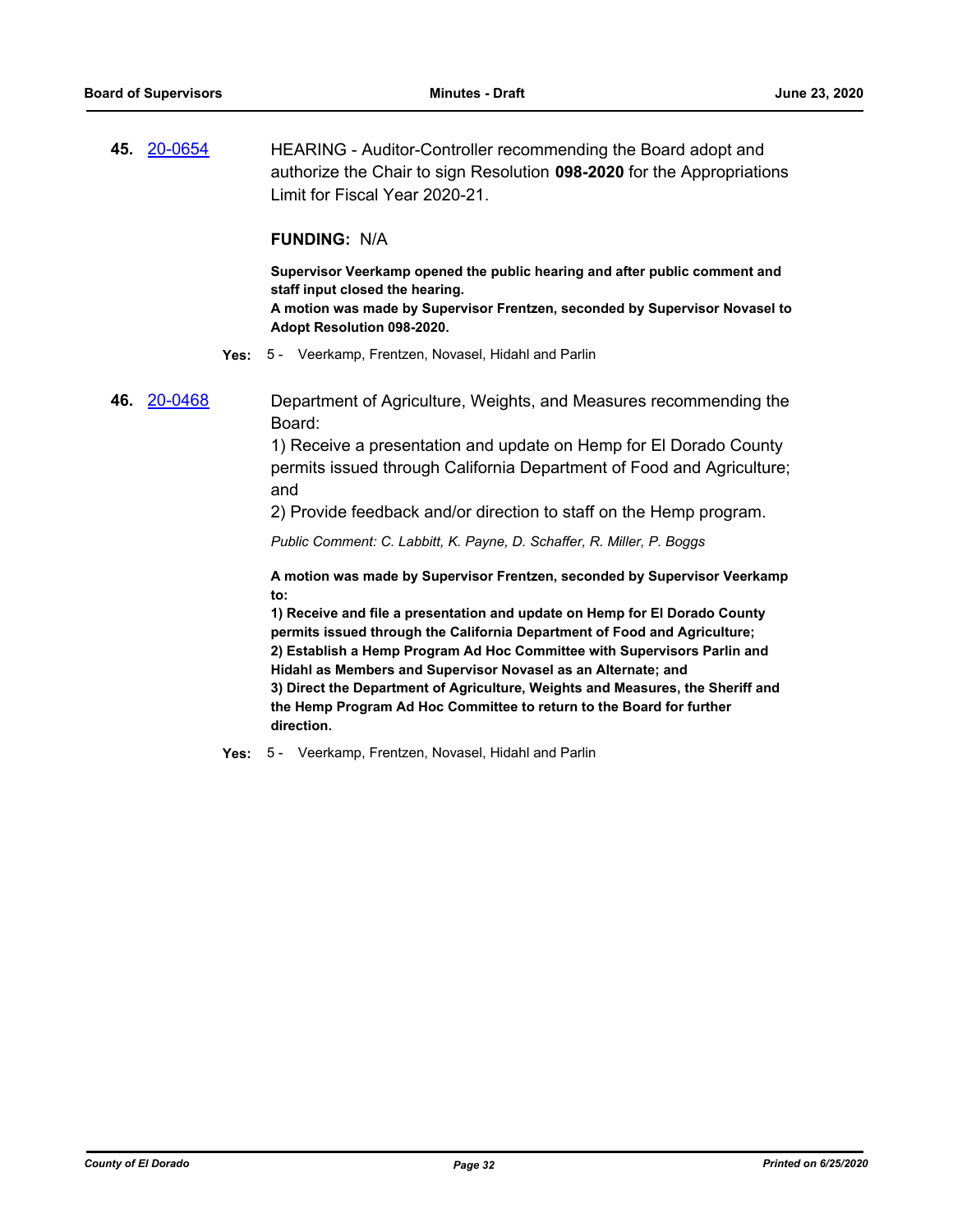## **11:00 A.M. - TIME ALLOCATION (Items will not be heard prior to the time stated)**

**47.** [20-0154](http://eldorado.legistar.com/gateway.aspx?m=l&id=/matter.aspx?key=27359) Department of Agriculture, Weights, and Measurers recommending the Board receive and file a presentation from the University of California Cooperative Extension on Forestry and fire extension efforts in the Central Sierra - Responding to local needs.

*Public Comment: K. Payne*

**The Board received a presentation from the University of California Cooperative Extension on Forestry and fire extension efforts in the Central Sierra.**

## **1:00 P.M. - TIME ALLOCATION (Items will not be heard prior to the time stated)**

**48.** [20-0742](http://eldorado.legistar.com/gateway.aspx?m=l&id=/matter.aspx?key=27949) Planning and Building Department, Economic Development Division, recommending the Board:

> 1) Receive a presentation from Barry Broome, President and CEO for Greater Sacramento Economic Council on achievements and the County's return on investment for Fiscal Year (FY) 2019-20; and 2) Provide direction to Staff on renewal of an Agreement with Greater Sacramento Economic Council for FY 2020-21 in an amount not to exceed \$63,252.

#### **FUNDING:** N/A

*Public Comment: K. Payne*

**A motion was made by Supervisor Novasel, seconded by Supervisor Hidahl to: 1) Receive and file a presentation from the Greater Sacramento Economic Council on achievements and the County's return on investment for Fiscal Year 2019-20; and**

**2) Direct staff to return to the Board on or before July 28, 2020 with a presentation on Transient Occupancy Tax which would include a discussion regarding the Agreement with Greater Sacramento Economic Council for Fiscal Year 2020-21.**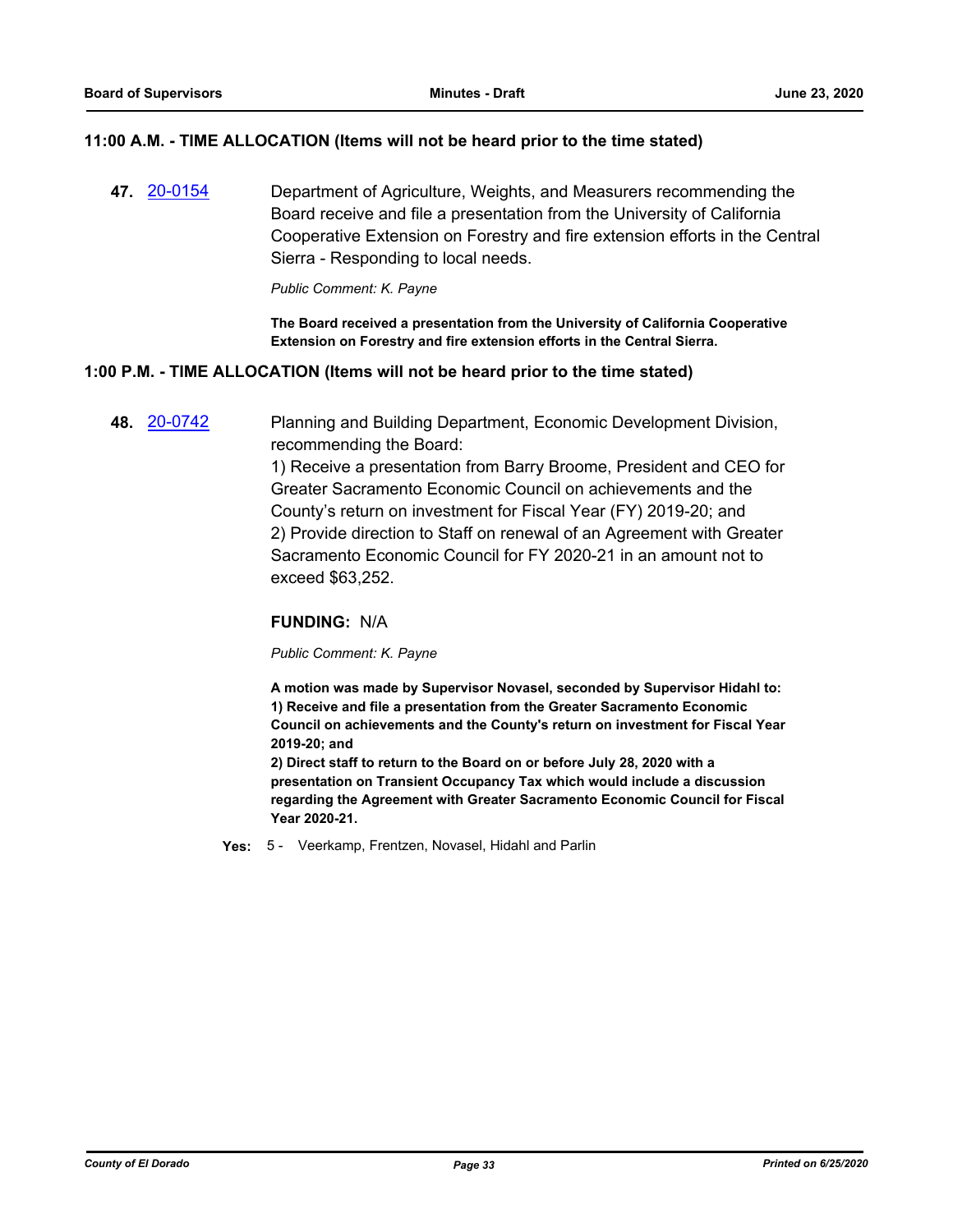**49.** [20-0723](http://eldorado.legistar.com/gateway.aspx?m=l&id=/matter.aspx?key=27930) HEARING - Department of Transportation recommending the Board adopt and authorize the Chair to sign Resolution **095-2020** for the 2020 Traffic Impact Mitigation Fee Schedule Annual Update*.*

**FUNDING:** Traffic Impact Mitigation Fee Program.

*Public Comment: J. Short*

**Supervisor Veerkamp opened the public hearing and after public comment and staff input closed the hearing.**

**A motion was made by Supervisor Veerkamp, seconded by Supervisor Novasel to Adopt Resolution 095-2020.**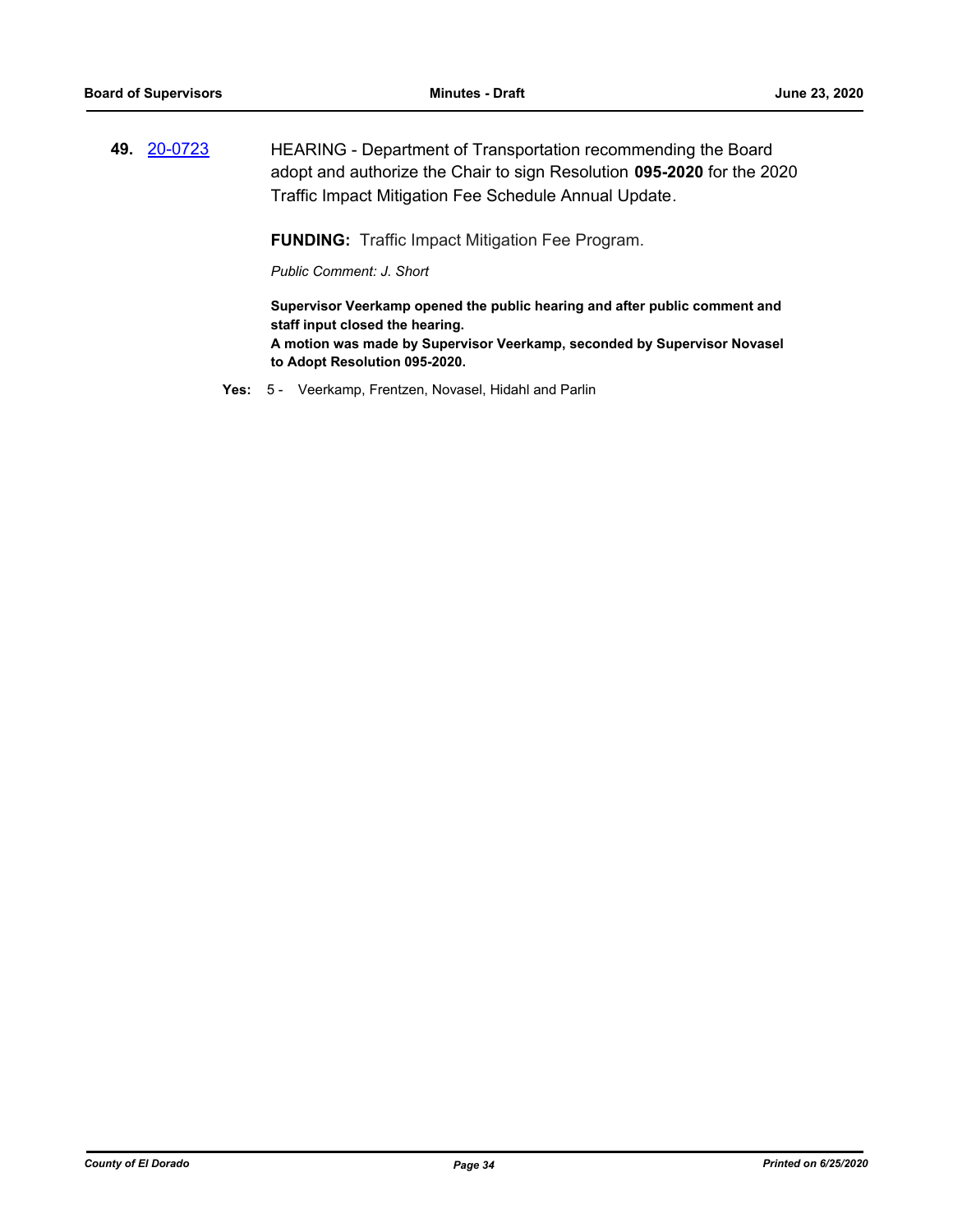## **2:00 P.M. - TIME ALLOCATION (Items will not be heard prior to the time stated)**

**50.** [20-0530](http://eldorado.legistar.com/gateway.aspx?m=l&id=/matter.aspx?key=27736) Department of Transportation recommending the Board: 1) Adopt and authorize the Chair to sign Resolution **094-2020** certifying the Addendum to the Final Environmental Impact Report for the Missouri Flat Area Master Circulation & Funding Plan (MC&FP EIR) (El Dorado County 1998), State Clearinghouse 97092074; and 2) Approve the MC&FP Phase II, including the changes to the previously-approved roadway projects, the addition of the Phase II roadway improvement projects, the modifications to the Missouri Flat Road interchange, and the draft Public Facilities Financing Plan for the MC&FP Phase II.

> **FUNDING:** Missouri Flat Master Circulation and Financing Plan Phase II Funds.

*Public Comment: A. Nevis, L. Brent-Bumb, K. Payne*

**A motion was made by Supervisor Parlin, seconded by Supervisor Hidahl to Adopt Resolution 094-2020 certifying the Addendum to the Final Environmental Impact Report for the Missouri Flat Area Master Circulation & Funding Plan.**

**Motion passes by a 5-0 vote.**

**Yes:** 5 - Veerkamp, Frentzen, Novasel, Hidahl and Parlin

**A motion was made by Supervisor Veerkamp, seconded by Supervisor Novasel to Approve the MC&FP Phase II, including the changes to the previously-approved roadway projects, the addition of the Phase II roadway improvement projects, the modifications to the Missouri Flat Road interchange, and the draft Public Facilities Financing Plan for the MC&FP Phase II.**

**Motion failed.**

- **Yes:** 2 Veerkamp and Novasel
- **Noes:** 3 Frentzen, Hidahl and Parlin

**A motion was made by Supervisor Parlin, seconded by Supervisor Frentzen to Deny the MC&FP Phase II, including the changes to the previously-approved roadway projects, the addition of the Phase II roadway improvement projects, the modifications to the Missouri Flat Road interchange, and the draft Public Facilities Financing Plan for the MC&FP Phase II.**

#### **Motion failed.**

- **Yes:** 2 Frentzen and Parlin
- **Noes:** 3 Veerkamp, Novasel and Hidahl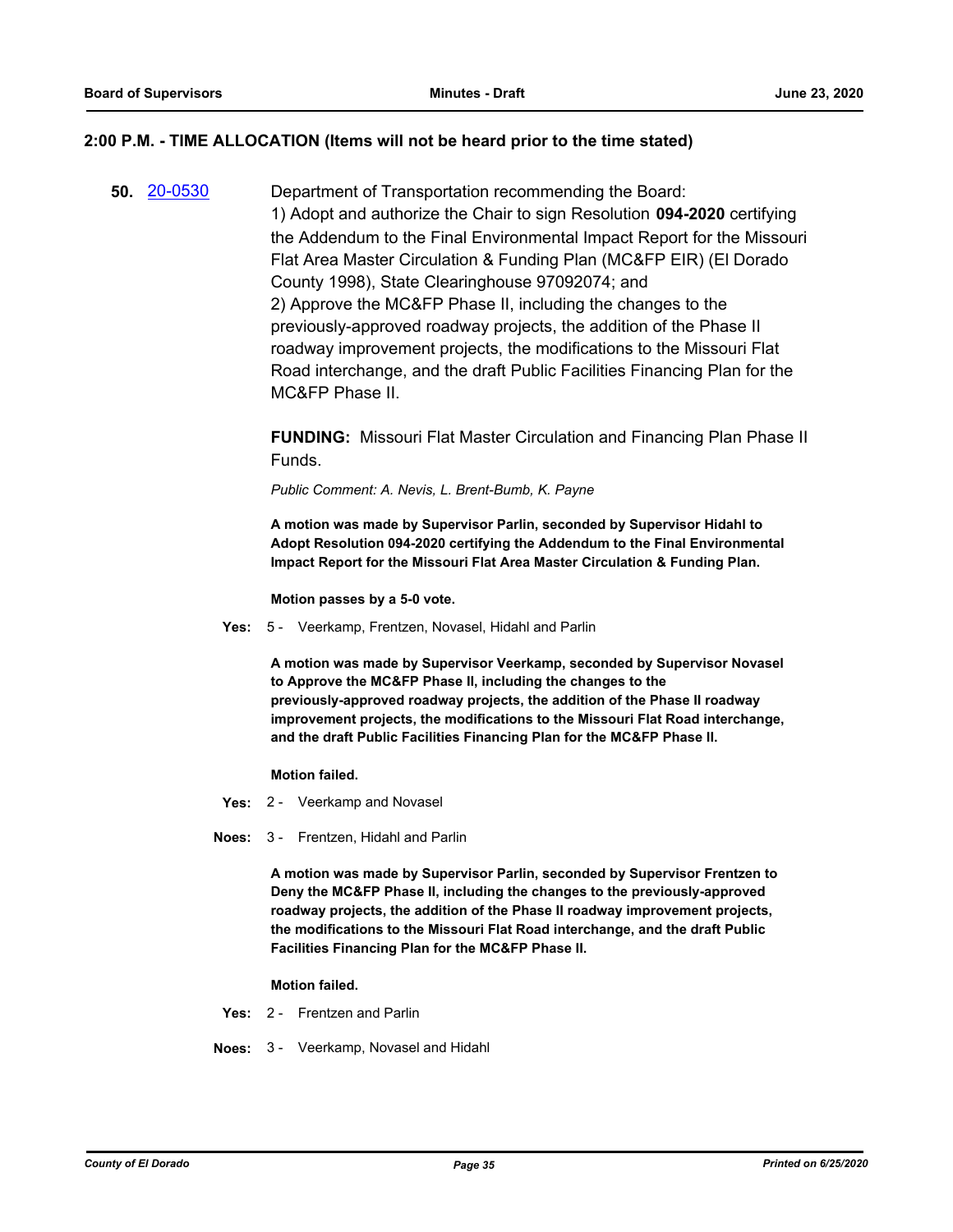**A motion was made by Supervisor Frentzen to Approve the MC&FP Phase II, including the changes to the previously-approved roadway projects, the addition of the Phase II roadway improvement projects, the modifications to the Missouri Flat Road interchange, and the draft Public Facilities Financing Plan for the MC&FP Phase II per the following stipulations: 1) Continue to fund MC&FP Phase I improvements by 85 percent of the County General Fund's incremental property and sales tax revenues stemming from new retail/commercial development in the Project area; and 2) MC&FP Phase II improvements funding to be reduced to 40 percent of the County General Fund's incremental property and sales tax revenues stemming from new retail/commercial development in the Project area.** 

**Motion failed for lack of a second.**

**A motion was made by Supervisor Hidahl, seconded by Supervisor Veerkamp to Approve the MC&FP Phase II, including the changes to the previously-approved roadway projects, the addition of the Phase II roadway improvement projects, the modifications to the Missouri Flat Road interchange, and the draft Public Facilities Financing Plan for the MC&FP Phase II per the following stipulations: 1) Continue to fund MC&FP Phase I improvements by 85 percent of the County General Fund's incremental property and sales tax revenues stemming from new retail/commercial development in the Project area; and 2) MC&FP Phase II improvements funding to be reduced to 50 percent of the County General Fund's incremental property and sales tax revenues stemming from new retail/commercial development in the Project area.** 

**Motion passes by a 3-2 vote.**

- **Yes:** 3 Veerkamp, Novasel and Hidahl
- **Noes:** 2 Frentzen and Parlin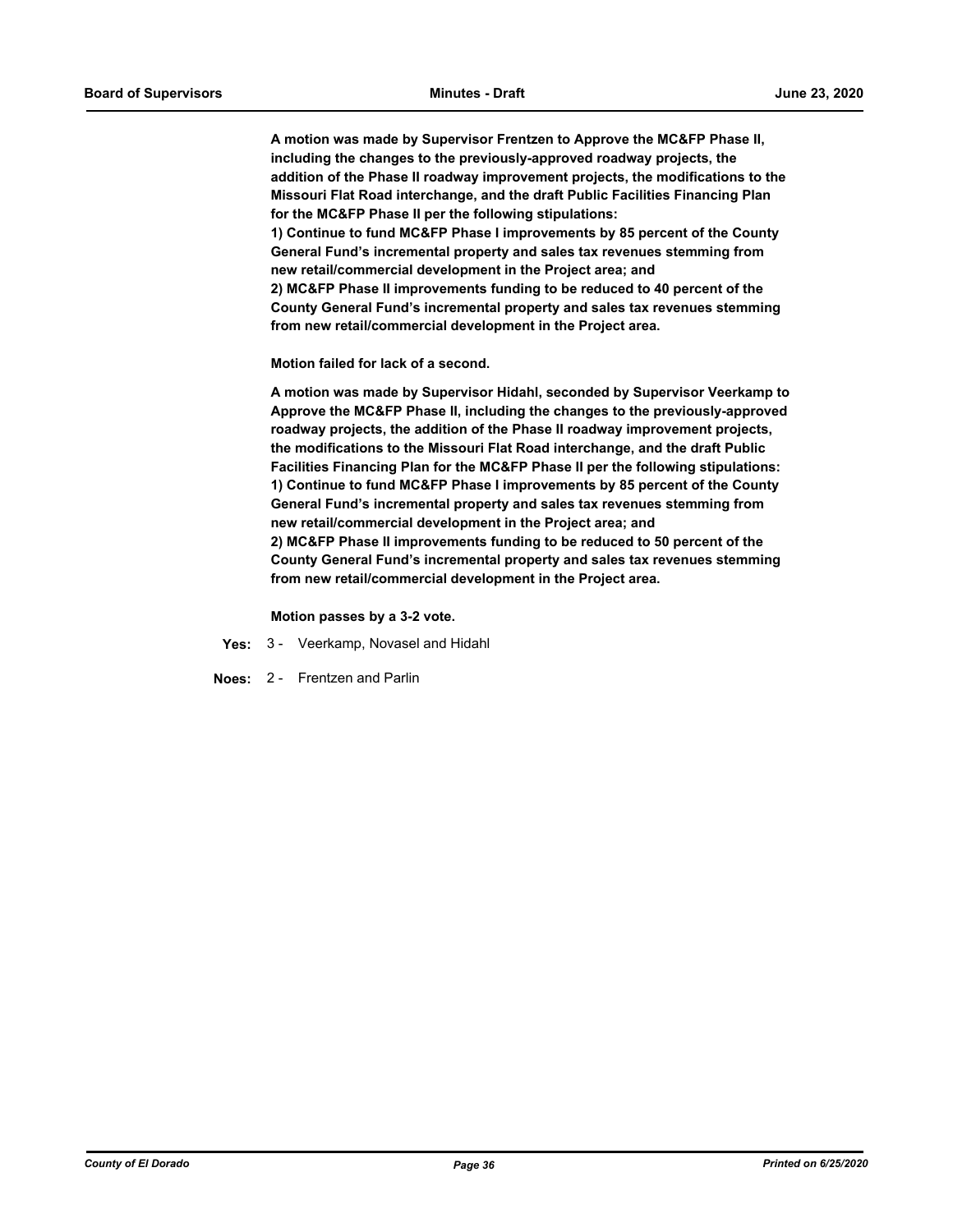#### **ITEMS TO/FROM SUPERVISORS**

**Supervisor Parlin reported on the following: Water Agency logo meeting. Planning Commissioner meeting. Cannabis update. Director of Transportation meeting. Tax Payers Association meeting. Shoo Fly Road defensible space project. Ad Hoc Fire meeting. Ad Hoc Emergency Housing meeting. Rural County Representatives of California meeting. Golden State Finance meeting. Supervisor Frentzen and Department of Transportation meeting. Budget Ad Hoc meeting. Human Rights Commissioner meetings. Long Range Planning staff meeting. Director of Health and Human Services Agency meeting. Director of Environmental Management meeting. Special Board meeting.**

**Supervisor Novasel reported on the following: Vacation Home Rental town hall meeting. Transportation District meeting. Two by Two with South Lake Tahoe. Tahoe Conservancy Board meeting. Tahoe Regional Planning Agency meeting.**

**Supervisor Frentzen reported on the following: Special Board meeting. Broadband meeting. Director of Transportation meeting. CalTrans annual meeting. Local Agency Formation Commission legislative meeting. Water Agency meeting.**

**Supervisor Hidahl reported on the following: Federal Emergency Management Agency crisis meeting. California State Association of Counties rural caucus meeting. California Office of Emergency Services special briefing. Fair Board discussion. El Dorado Hills Area Planning Advisory Committee meeting. Director of Environmental Management meeting. California Office of Emergency Services regional meeting. Homelessness working group meeting. COVID-19 discussion. Special Board meeting.**

**Supervisor Veerkamp reported on the following: Water Agency meeting. Fair Board meeting. Service Area 7 meeting. Agenda Review. Fire/Emergency Medical Services meeting.**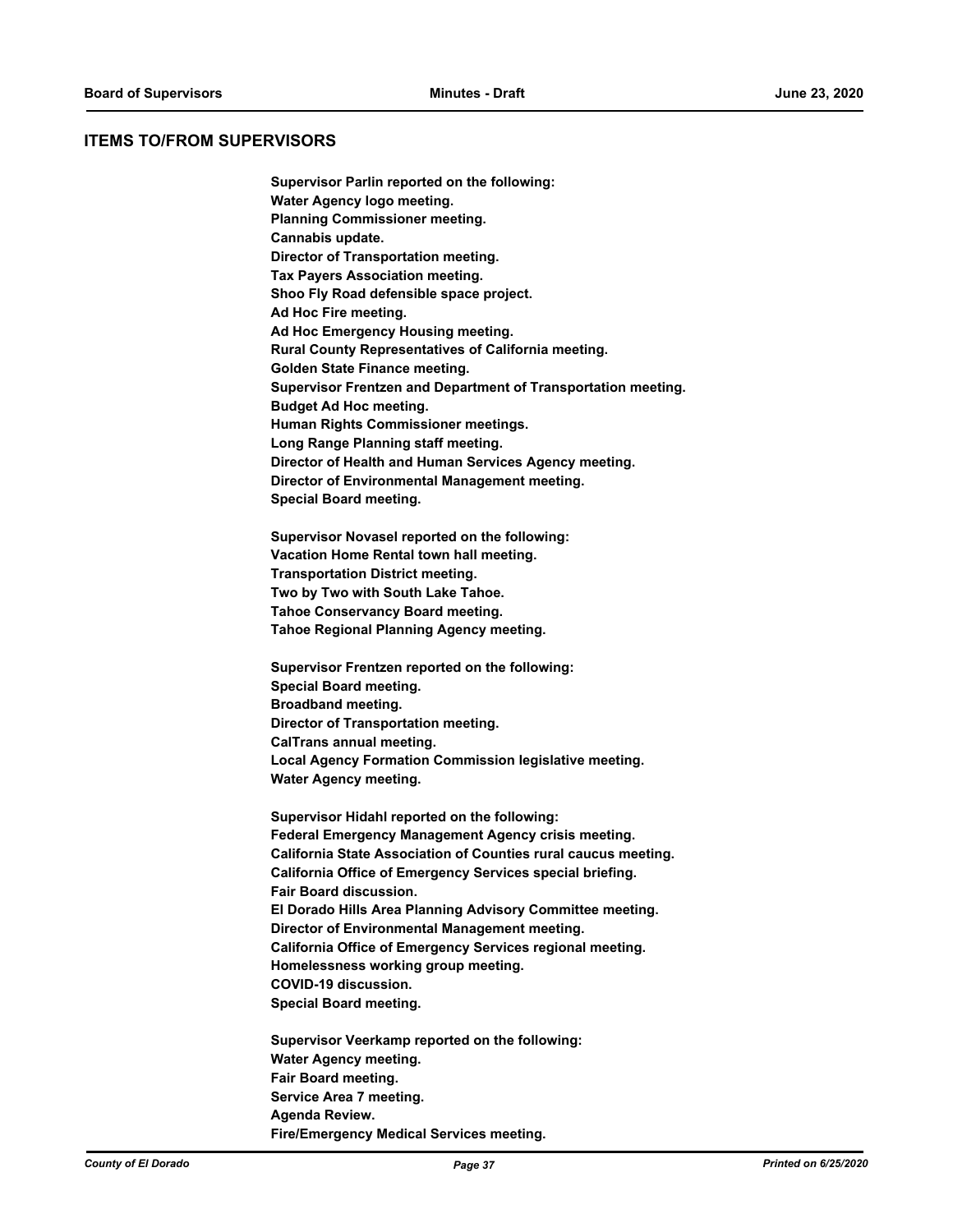**CalTrans annual meeting. Ad Hoc Housing meeting. CCI grant kick off meeting. COVID-19 meeting. Two by Two with South Lake Tahoe. Budget Ad Hoc meeting. Sacramento Area Council of Governments meeting. Special Board meeting. Transportation meeting.**

## **CAO UPDATE**

**Don Ashton, Chief Administrative Officer, reported on the following: Two by Two with South Lake Tahoe. Budget Ad Hoc meeting.**

## **ADJOURNED AT 4:37 P.M.**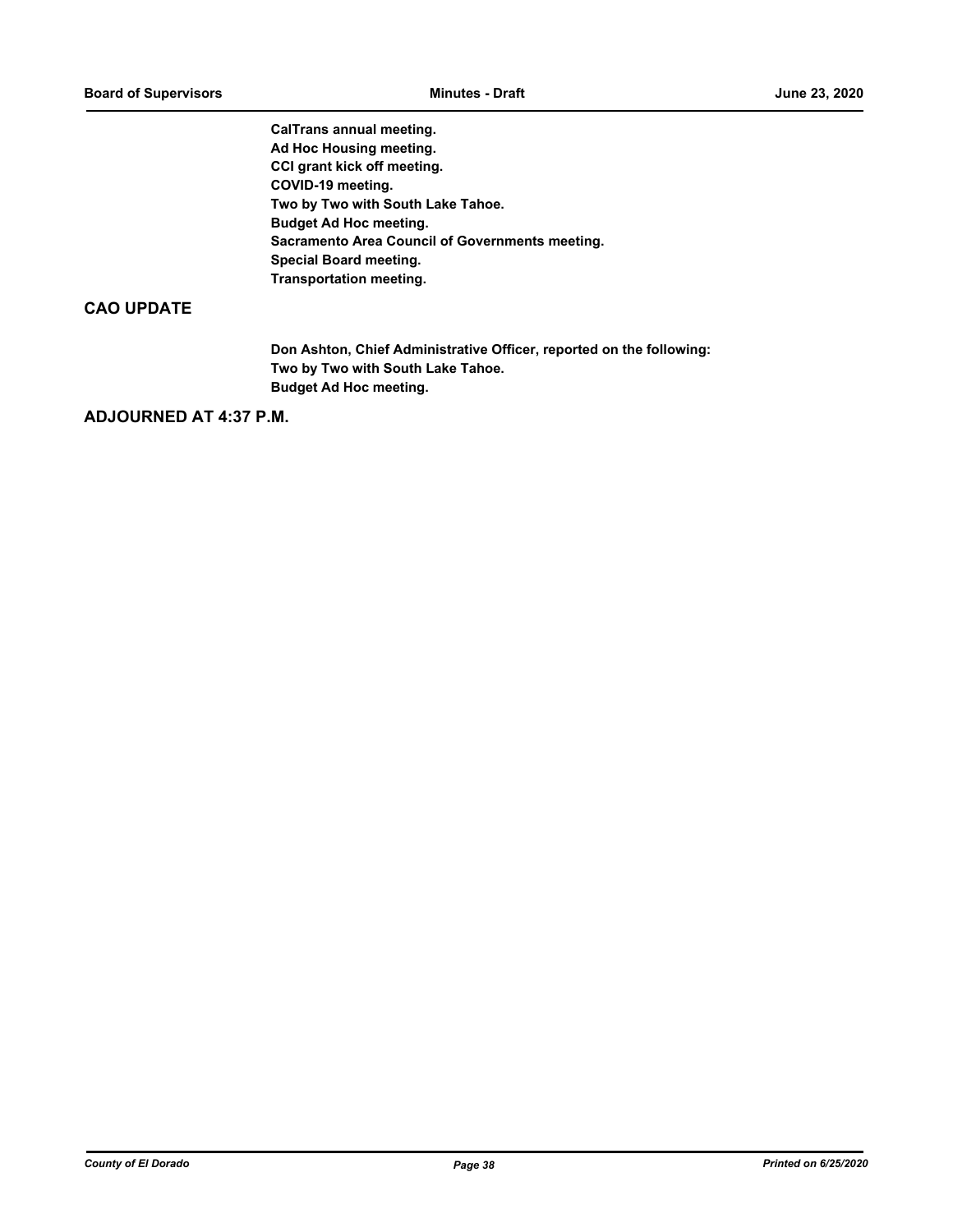## **CLOSED SESSION**

**51.** [20-0754](http://eldorado.legistar.com/gateway.aspx?m=l&id=/matter.aspx?key=27961) **Pursuant to Government Code Section 54957.6 - Conference with Labor Negotiator**: County Negotiator: Director of Human Resources and/or designee. Employee organizations: El Dorado County Employees' Association representing employees in the Supervisory, Professional, and General Bargaining Units; El Dorado County Probation Officers Association; El Dorado County Deputy Sheriffs' Association representing employees in the Law Enforcement Unit; and El Dorado County Criminal Attorneys' Association. (Est. Time: 10 Min.)

**No Action Reported. All five Supervisors participated.**

**52.** [20-0806](http://eldorado.legistar.com/gateway.aspx?m=l&id=/matter.aspx?key=28013) **Pursuant to Government Code Section 54956.8 - Conference with Real Property Negotiator:** Instructions to its negotiator regarding the real property described as: Properties: 1) 515 Main Street, Placerville, CA (APN 002-151-02-100; APN 002-151-18-l 00); 2) 525 Main Street, Placerville, CA (APN 002-151-03-100). County Negotiator: Don Ashton, Chief Administrative Officer, successor or designee. Negotiating Parties: City Manager for City of Placerville, successor or designee; Jill G. Kearney, President, El Dorado County Historical Society, successor or designee. Under Negotiation: Price and terms of payment for sale or lease. (Est. Time: 10 Min.)

**No Action Reported. All five Supervisors participated.**

**53.** [20-0822](http://eldorado.legistar.com/gateway.aspx?m=l&id=/matter.aspx?key=28029) **Conference with Legal Counsel - Initiation of Litigation** pursuant to Government Code Section 54956.9(d)(4). Number of potential cases: (1). (Est. Time: 15 Min.)

**No Action Reported. All five Supervisors participated.**

**54.** [20-0826](http://eldorado.legistar.com/gateway.aspx?m=l&id=/matter.aspx?key=28033) **Conference with Legal Counsel - Existing Litigation** pursuant to Government Code Section 54956.9(d)(1). Title: Rural Communities United v. County of El Dorado, et al. (Case No. PC20170536), Number of potential cases: (1 ). (Est. Time: 15 Min.)

> **All five Supervisors participated. By a 5-0 vote, the Board of Supervisors authorized the filing of appeal and/or cross appeal in the matter of Rural Communities United v. County of El Dorado case number PC20170536.**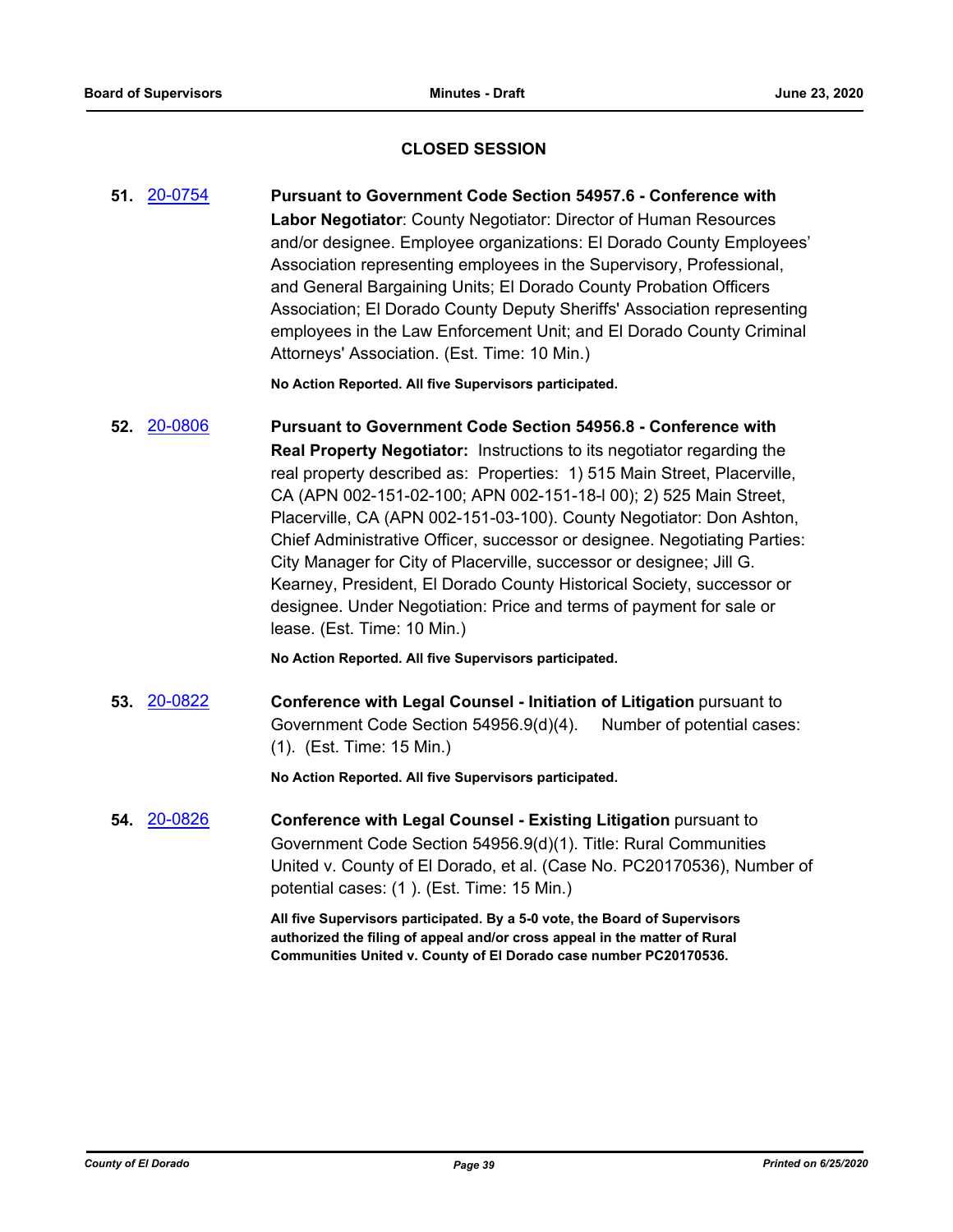On August 19, 2003, the Board adopted the following protocol: It is a requirement that all speakers, County staff and the public, when approaching the podium to make a visual presentation to the Board of Supervisors, must provide the Clerk with the appropriate number of hard copies of the presentation for Board members and the audience.